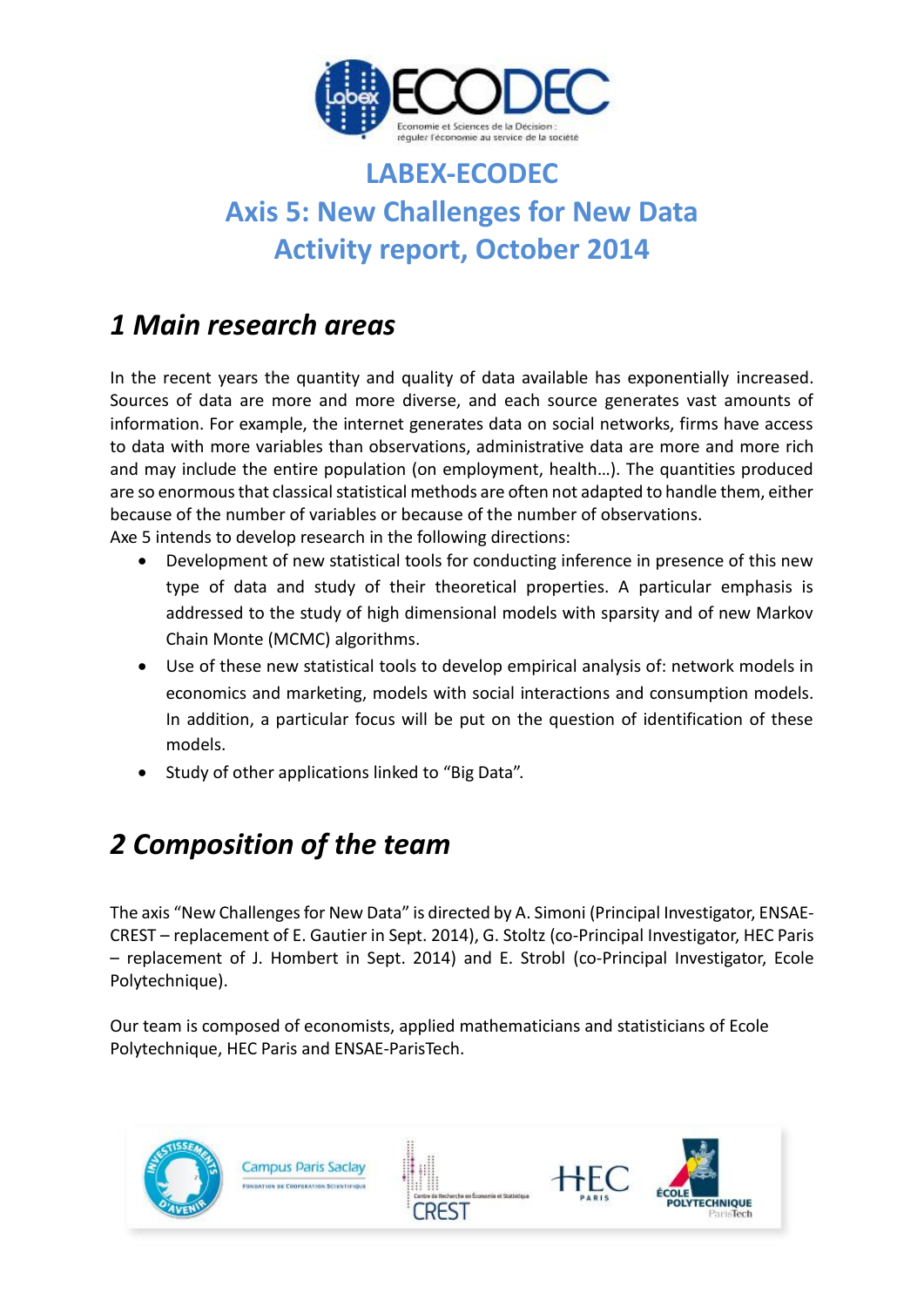

| <b>Researcher</b>      |                | <b>Institution</b>          |
|------------------------|----------------|-----------------------------|
| <b>ALQUIER</b>         | Pierre         | <b>CREST-ENSAE</b>          |
| <b>BELZIL</b>          | Christian      | <b>ECOLE POLYTECHNIQUE</b>  |
| <b>CALVET</b>          | Laurent        | <b>HEC PARIS</b>            |
| <b>CHOPIN</b>          | <b>Nicolas</b> | <b>CREST-ENSAE</b>          |
| <b>COTTET</b>          | Vincent        | <b>CREST-ENSAE</b>          |
| DALALYAN               | Arnak          | <b>CREST-ENSAE</b>          |
| <b>D'HAULTFOEUILLE</b> | Xavier         | <b>CREST-ENSAE</b>          |
| <b>EBBES</b>           | Peter          | <b>HEC PARIS</b>            |
| <b>FERMANIAN</b>       | Jean-David     | <b>CREST-ENSAE</b>          |
| <b>HOMBERT</b>         | Johan          | <b>HEC PARIS</b>            |
| <b>KRAMARZ</b>         | <b>Francis</b> | <b>CREST-ENSAE</b>          |
| <b>LOPEZ</b>           | Olivier        | <b>CREST-ENSAE</b>          |
| <b>MEJEAN</b>          | Isabelle       | <b>ECOLE POLYTECHNIQUE</b>  |
| <b>PATNAM</b>          | Manasa         | <b>CREST-ENSAE</b>          |
| ROUSSEAU               | Judith         | <b>CREST-ENSAE</b>          |
| <b>SIMONI</b>          | Anna           | <b>CNRS and CREST-ENSAE</b> |
| SOTGIU                 | Francesca      | <b>HEC PARIS</b>            |
| <b>STOLTZ</b>          | Gilles         | <b>HEC PARIS</b>            |
| <b>STROBL</b>          | Eric           | <b>ECOLE POLYTECHNIQUE</b>  |
| <b>TSYBAKOV</b>        | Alexandre      | <b>CREST-ENSAE</b>          |
| YANG                   | Cathy Liu      | <b>HEC PARIS</b>            |

### **Participation in Editorial Boards:**

- *Annals of Statistics* (J. Rousseau, A. Tsybakov)
- *Annales d'Economie et Statistique* (F. Bloch, X. D'Haultfoeuille, F. Kramarz)
- *Asian Journal of Management Science and Applications* (B. Huang)
- *Australian and New-Zealand Journal of Statistics* (J. Rousseau)
- *Bernoulli* (J. Rousseau, A. Tsybakov)
- *Economics Letters* (F. Bloch)
- *Economie Internationale* (E. Strobl)
- *Electronic Journal of Statistics* (A. Dalalyan, A.Tsybakov)
- *Games and Economic Behavior* (F. Bloch)
- *Journal of Fractal Geometry* (L. Calvet)
- *Journal of the Japan Statistical Society* (A.Dalalyan)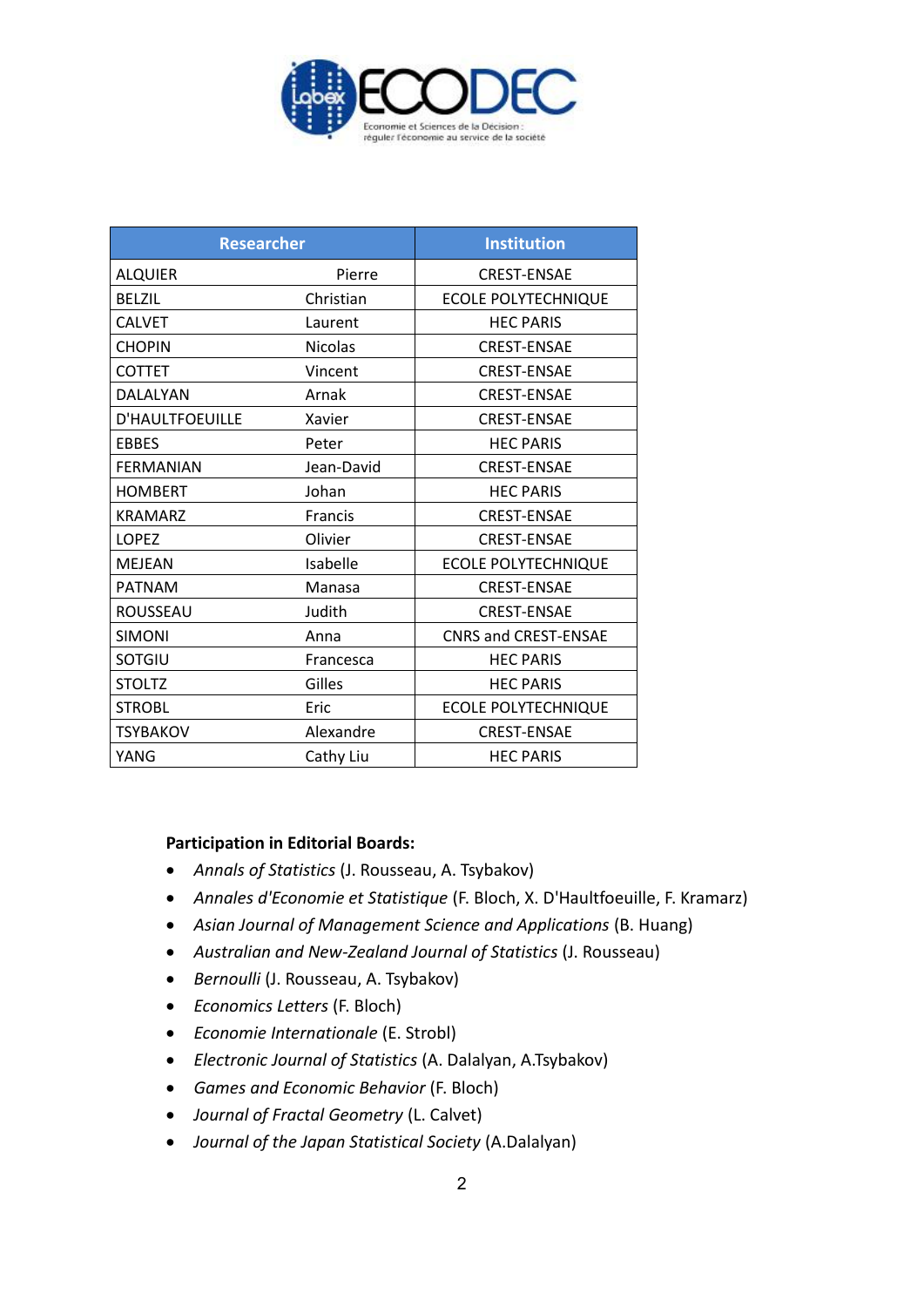

- *Journal of Population Economics* (F. Kramarz)
- *Journal of Public Economic Theory* (F. Bloch)
- *Journal of the Royal Statistical Society, ser. B* (N.Chopin)
- *Journal of Statistical Planning and Inference* (A.Dalalyan, A.Tsybakov)
- *Labor Economics* (F. Kramarz)
- *Mathematical Social Sciences* (F. Bloch)
- *Research in Economics* (F. Kramarz)
- *Recherches Economiques de Louvain* (F. Kramarz)
- *Statistical Methods and Applications* (N. Chopin)
- *Statistical Inference for Stochastic Processes (*A.Dalalyan*)*
- *Statistics and Computing* (N. Chopin)

### **Distinctions and Prizes received:**

- F. Kramarz : elected fellow of the *Econometric Society* (2013)
- A. Tsybakov : Humboldt prize (2013)
- F. Kramarz : Keynote speaker at CAED, Nürnberg (2012).
- F. Kramarz : Keynote speaker at Revue Concurrences (2013).
- F. Kramarz : Keynote speaker at 25<sup>th</sup> EALE conference (2013).
- F. Kramarz : Keynote speaker at Zürich workshop on Economics, (2013)
- A. Tsybakov : lecture "Aggregation and high-dimensional statistics" at the  $43^{\text{rd}}$ Saint-Flour Probability Summer School (France).
- A. Tsybakov : 2012 IMS Medallion Lecture
- A. Tsybakov : invited Lecture at 2014 International Congress of Mathematicians
- A. Dalalyan : "Notable paper award" at the conference AI-STATS (2013)
- E. Gautier : ERC starting grant (2013)
- E.Gautier (coPI), J. Rousseau, A. Simoni (PI), A. Tsybakov : ANR Blanc IPANEMA grant for the period 2013-2017
- F. Kramarz: AXA research fund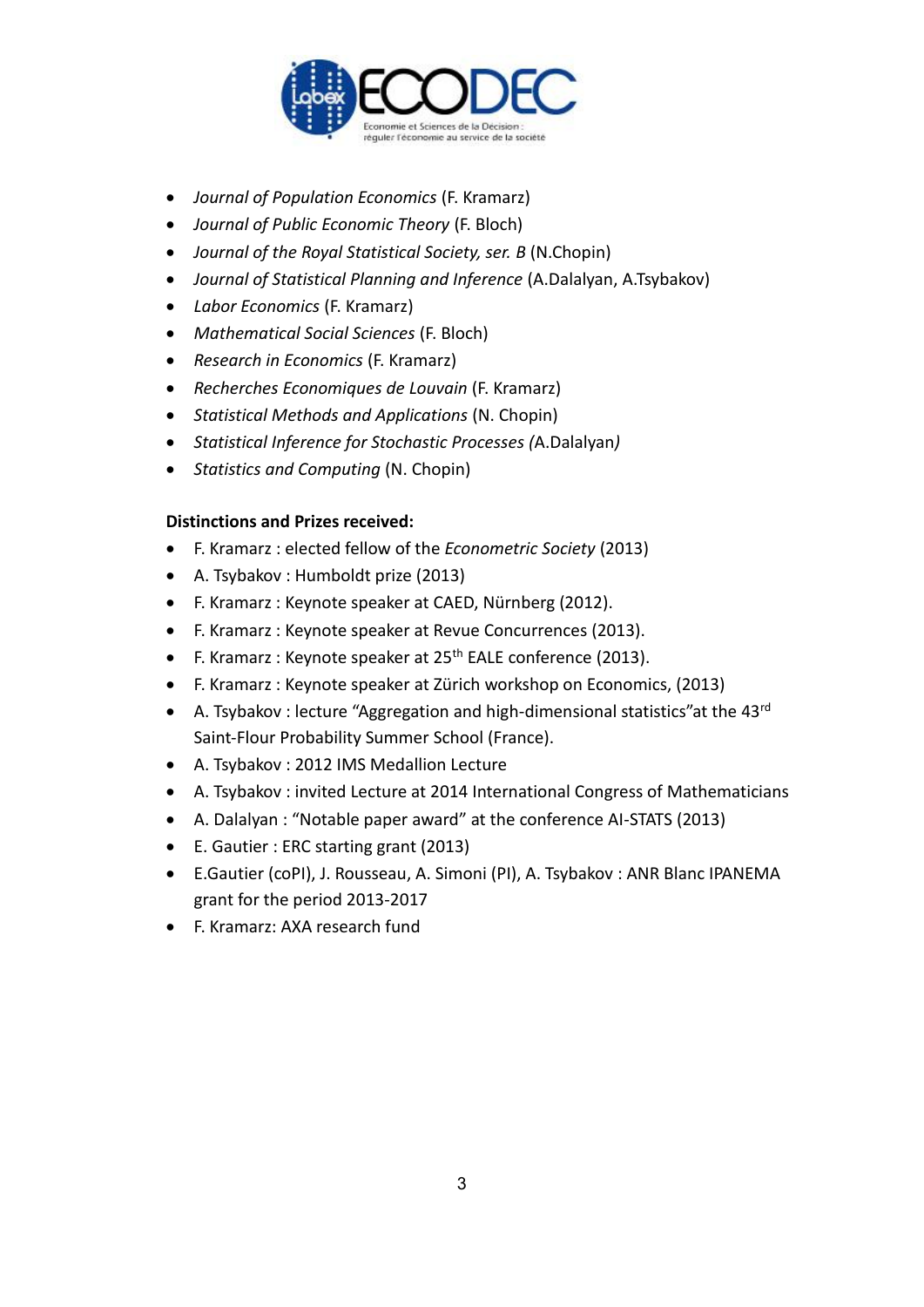

# *3 Publications*

*In Subsections 1 and 2 we display a selection of published papers and working papers produced by the team within the axis topics. The papers In Subsections 3 and 4 have been specifically funded by the Labex Ecodec.*

## **1) Published and accepted papers**

- Gautier, E., Tsybakov, A.B. (2013). Pivotal estimation in high-dimensional regression via linear programming. In: *Empirical Inference -- Festschrift in Honor of Vladimir N. Vapnik*, B.Schölkopf, Z. Luo, V. Vovk eds., 195 - 204. Springer, New York e.a.
- Rosenbaum, M., Tsybakov, A.B. (2013). Improved matrix uncertainty selector. In: *From Probability to Statistics and Back: High-Dimensional Models and Processes -- A Festschrift in Honor of Jon A. Wellner*, M.Banerjee et al. eds. IMS Collections, v.9, 276- 290. Institute of Mathematical Statistics.
- Tsybakov, B.S., Tsybakov, A.B. (2012). On Walsh code assignment. *Problems of Information Transmission*, v.48, 334-341.
- Rigollet, P., Tsybakov, A.B. (2012). Estimation of covariance matrices under sparsity constraints. *Statistica Sinica*, v.22, 1358-1365.
- Dalalyan, A., Tsybakov, A.B. (2012). Sparse Regression Learning by Aggregation and Langevin Monte-Carlo. *Journal of Computer and System Sciences*, v.78, 1423-1443.
- Dalalyan, A., Tsybakov, A.B. (2012). Mirror averaging with sparsity priors. *Bernoulli*, v.18, 914-944.
- Giraud, C., Tsybakov, A.B. (2012). Discussion of "Latent variable graphical model selection via convex optimization". *Annals of Statistics*, v.40, 1984-1988.
- Rigollet, P., Tsybakov, A.B. (2012). Sparse estimation by exponential weighting. *Statistical Science*, v. 27, 558–575.
- L. Comminges, A.S. Dalalyan (2013). Minimax testing of a composite null hypothesis defined via a quadratic functional in the model of regression. *Electronic Journal of Statistics*, 7, pp. 146–190.
- A.S. Dalalyan, M. Hebiri, K. Meziani, J. Salmon (2013). Learning Heteroscedastic Models by Convex Programming under Group Sparsity. In *Journal of Machine Learning Research* - W & CP 28(3) (ICML 2013), pp. 379–387.
- O. Collier, A.S. Dalalyan (2013). Permutation estimation and minimax rates of identifiability. In *Journal of Machine Learning Research* - W & CP 31 (AI-STATS 2013), pp. 10-19.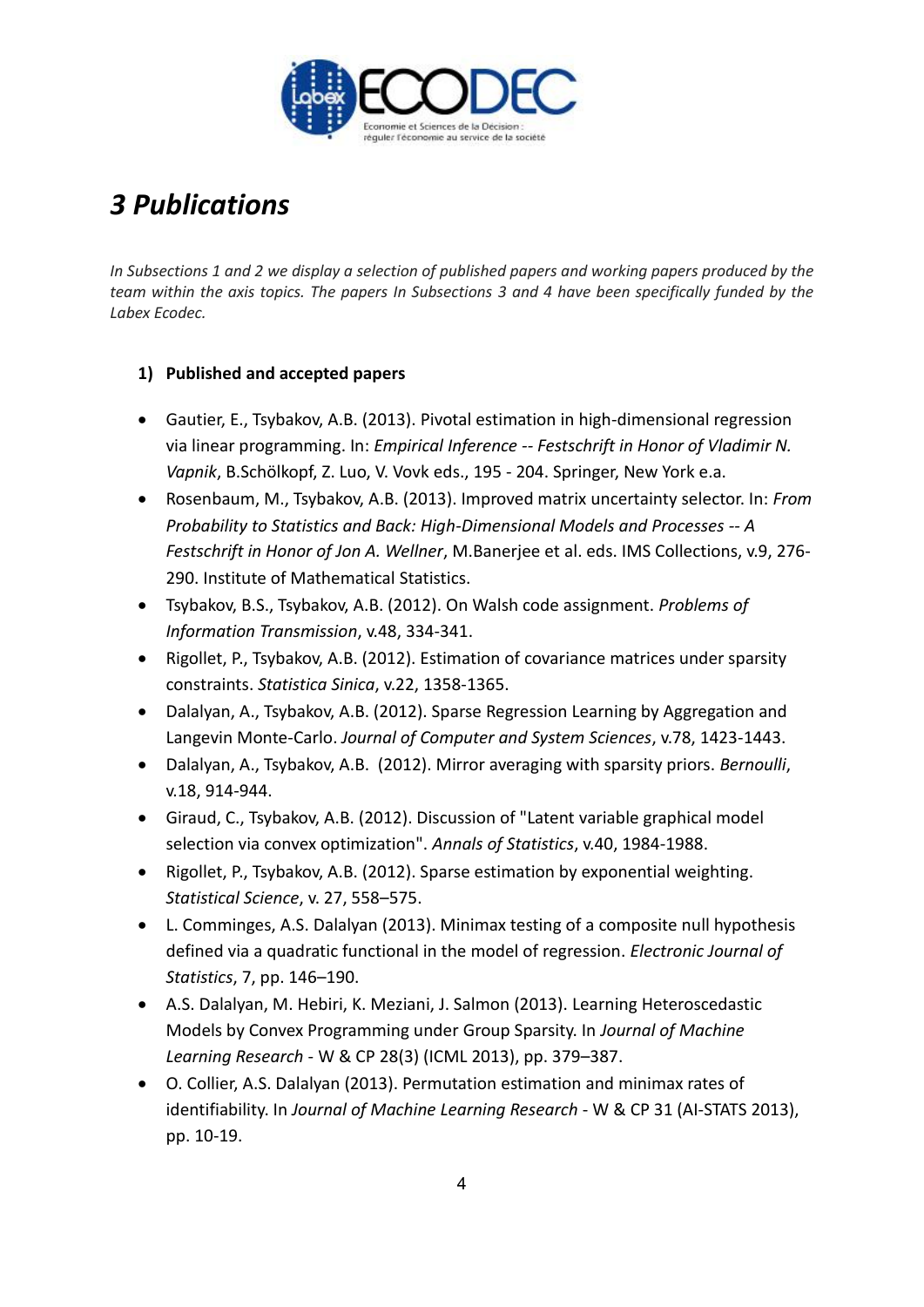

- J. Courchay, A.S. Dalalyan, R. Keriven, P.Sturm (2012). On Camera calibration with linear programming and loop constraint linearization. *Int. J. Comput. Vis.*, 97(1), pp. 71–90.
- A.S. Dalalyan, R. Keriven (2012). Robust estimation for an inverse problem arising in multiview geometry. *J. Math. Imaging Vision*, 43(1), pp. 10–23.
- A.S. Dalalyan (2012). SOCP based variance free Dantzig Selector with application to robust estimation. *C. R. Math. Acad. Sci. Paris*, 350(15-16), pp. 785–788.
- A.S. Dalalyan, Joseph Salmon (2012). Sharp Oracle Inequalities for Aggregation of Affine Estimators. *Ann. Statist*., 40(4), pp. 2327–2355.
- L. Comminges, A.S. Dalalyan (2012). Tight conditions for consistency of variable selection in the context of high dimensionality. *Ann. Statist*, 40(5), pp. 2667-2696.
- A.S. Dalalyan and O. Collier (2012). Wilks' phenomenon and penalized likelihood-ratio test for nonparametric curve registration. In *Journal of Machine Learning Research - Proceedings Track 22*, pp. 264-272.
- A.S. Dalalyan, Y. Chen (2012). Fused sparsity and robust estimation for linear models with unknown variance. In *Advances in Neural Information Processing Systems 25*: NIPS, pp. 1268-1276.
- S. Petrone, J. Rousseau and C. Scriocciolo (2013). Bayes and empirical Bayes : Do they merge? To appear in *Biometrika.*
- J.M. Marin, N. Pillai, C.P. Robert and J. Rousseau (2013). Relevant statistics for Bayesian model choice. To appear in *JRSS B*.
- E. Gassiat and J. Rousseau (2013). On the asymptotic behaviour of the posterior distribution in hidden Markov Models. To appear in *Bernoulli*.
- J. Arbel, G. Gayraud and J. Rousseau (2013). Bayesian optimal estimation using a sieve prior. *Scandinavian J. Statist.* 40, 549–570
- V. Rivoirard and J. Rousseau (2012). Bernstein-von Mises Theorem for linear functionals of the density, *Annals of Statistics*, 40, 1489-152
- McVinish, R. Mengersen, K., Rousseau J., Nur, D. and Guihenneuc C. (2012). Recentered importance sampling with applications to Bayesian model validation. *JCGS*.
- E. Gautier and Y. Kitamura (2013). Nonparametric estimation in random coefficients binary choice models, *Econometrica* 81, 581-607.
- M. Patnam and C. Helemers, Does the Rotten Child Spoil His Companion? Spatial Peer Effects Among Children in Rural India, forthcoming, *Quantitative Economics.*
- M. Patnam and P. Krishnan Neighbours and Extension Agents in Ethiopia: Who matters more for technology diffusion?, forthcoming, *American Journal of Agricultural Economics*.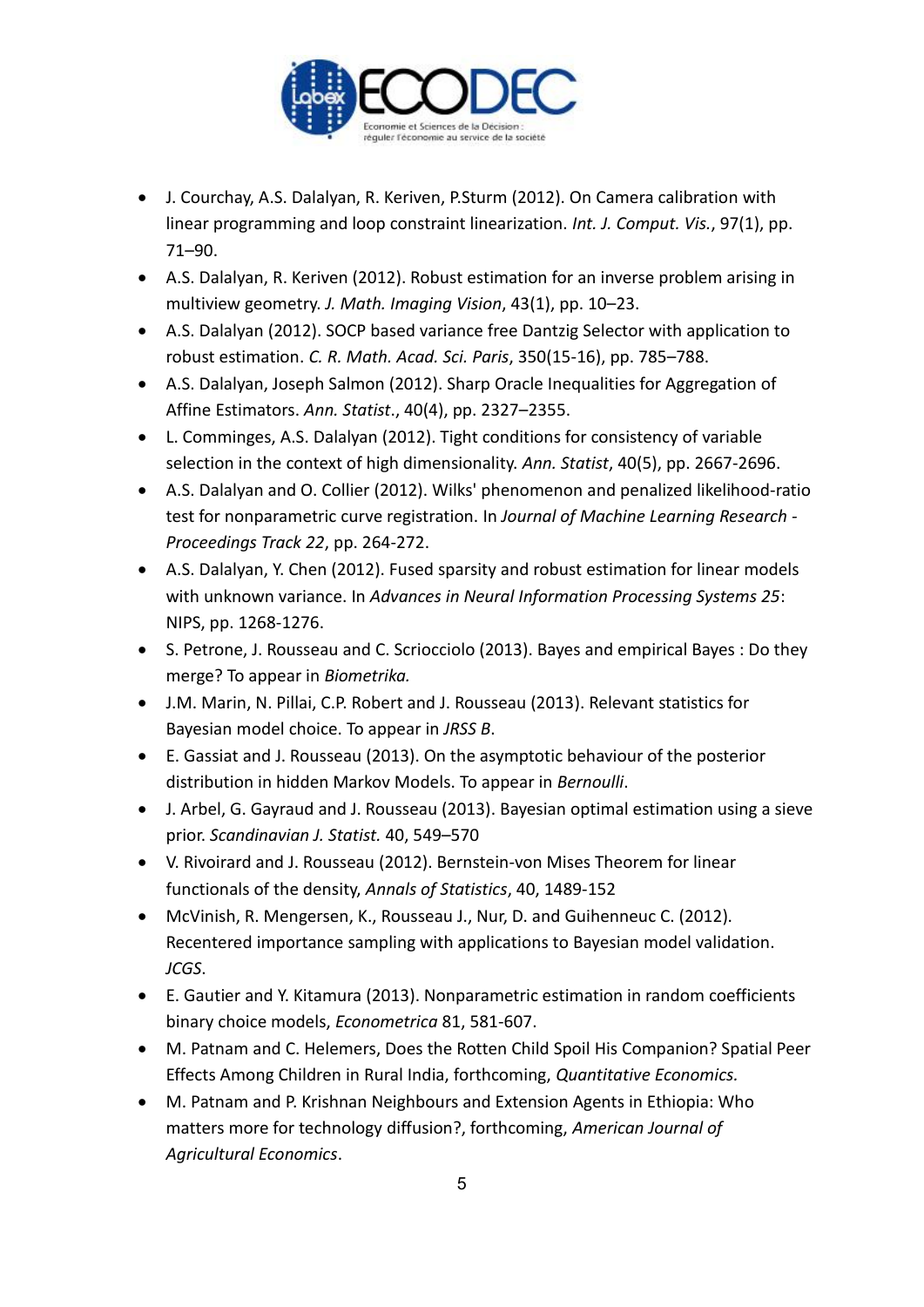

- F. Kramarz, O. Nordström Skans (2013). When Strong Ties are Strong: Networks and Youth Labor Market Entry. *The Review of Economic Studies*, forthcoming.
- J. Abowd, F. Kramarz, P. Lengermann, K. Mc Kinney, S. Roux (2013). Persistent Inter-Industry Wage Differences: Rent-Sharing and Opportunity Costs. I*ZA Journal of Labor Economics*, forthcoming.
- F. Kramarz, D. Thesmar (2013). Networks in the Boardroom. *Journal of the European Economic Association*, 11(4), 780-807.
- Florens, J-P. and A. Simoni (2012). Nonparametric Estimation of an Instrumental Regression: a Quasi-Bayesian Approach Based on Regularized Posterior. *Journal of Econometrics*, 170(2), p.458-475.
- Florens, J-P. and A. Simoni (2012). Regularized Posteriors in Linear Ill-Posed Inverse Problems". *Scandinavian Journal of Statistics*, Vol.39(2), 214-235.
- Ebbes P., J. Liechty and R. Grewal. Attribute-Level Heterogeneity. *Management Science*,
- Ebbes P., W. DeSarbo, D. K. H. Fong (2012). A hierarchical Bayesian regression model for cross sectional data involving a single observation per response unit, *Psychometrika*, 2012, vol. 77, pp. 293-314.
- Paris, Q. (2014). Minimax adaptive dimension reduction for regression. *Journal of Multivariate Analysis,* forthcoming.

## **2) Working papers and papers in revision**

- E. Gautier and S. Hoderlein (2013). A triangular treatment effect model with random coefficients in the selection equation.
- E. Gautier and E. Le Pennec (2013). Adaptive estimation in the nonparametric random coefficients binary choice model by needlet thresholding
- E. Gautier and A.B. Tsybakov (2013). High-dimensional instrumental variables regression and confidence sets, revise and resubmit for *Econometrica.*
- Liao, Y. and A. Simoni (2013). Semi-parametric Bayesian Partially Identified Models based on Support Function. arXiv:1212.3267.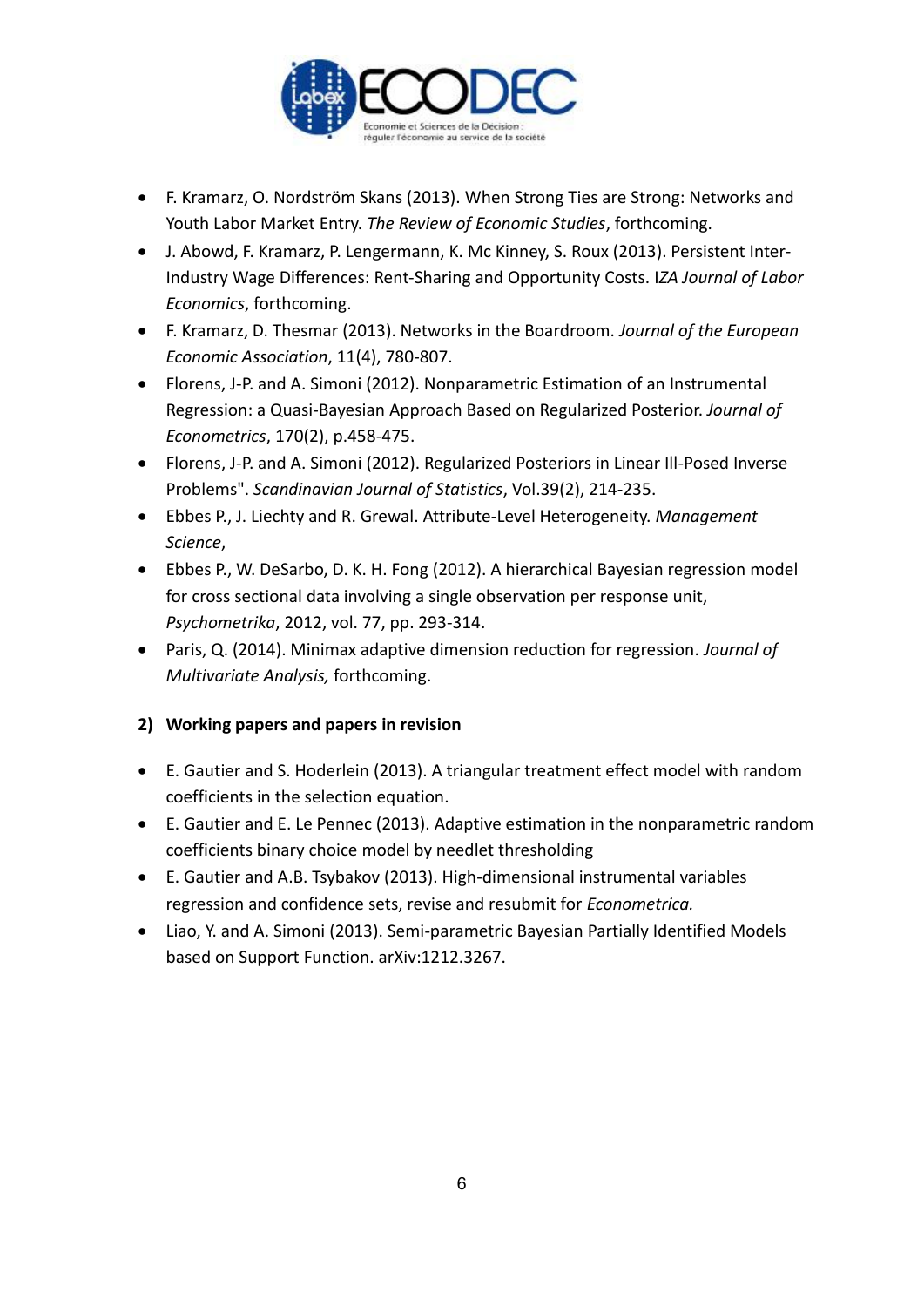

## **3) Labex Ecodec published and accepted papers**

- Tsybakov, A.B. (2014). Aggregation and minimax optimality in high-dimensional estimation. In: *Proceedings of the International Congress of Mathematicians*, Seoul, August 2014, to appear.
- Kerkyacharian, G., Tsybakov, A.B., Temlyakov, V., Picard, D., Koltchinskii, V. (2014). Optimal exponential bounds on the accuracy of classification. *Constructive Approximation*, v.39, 421-444.
- Dalalyan, A., Ingster, Y., Tsybakov, A.B. (2014). Statistical inference in compound functional models. *Probability Theory and Related Fields,* v.158, n.3-4, 513-532.
- A.S. Dalalyan and O. Collier (2012). Wilks' phenomenon and penalized likelihood-ratio test for nonparametric curve registration. In *Journal of Machine Learning Research - Proceedings Track 22*, pp. 264-272.
- S. Barthelmé and N. Chopin (2014). Expectation-propagation for likelihood-free inference. *Journal of the American Statistical Association*, 109(505):315-333.
- N. Chopin and S.S. Singh (2014). On the particle Gibbs sampler. *Bernoulli* (in press).
- N. Chopin, P. Jacob, and O. Papaspiliopoulos (2013). SMC2: A sequential Monte Carlo algorithm with particle Markov chain Monte Carlo updates. *Journal of the Royal Statistical Society (series B)*, 75(3):397-426.
- N. Chopin, J. Rousseau, and B. Liseo (2013). Computational aspects of Bayesian spectral density estimation. *Journal of Computational and Graphical Statistics*, 22(3):533-557.
- S. Singh, N. Whiteley, and N. Chopin (2013). Bayesian learning of noisy Markov decision processes. *ACM Transactions on Modeling and Computer Simulation*  (TOMACS), 23(1).
- N. Chopin, T. Lelièvre, and G. Stoltz (2012). Free energy methods for Bayesian inference: Efficient exploration of univariate gaussian mixture posteriors. *Statistics and Computing*, (4):897-916.
- C. Schäfer and N. Chopin (2012). Adaptive Monte Carlo on binary sampling spaces. *Statistics and Computing*, 23(2):163-184.

## **4) Ecodec Working papers**

- Belloni, A., Rosenbaum, M., Tsybakov, A.B. (2014). Linear and convex programming estimators in high-dimensional errors-in-variables models. arxiv1408.0241
- Rakhlin, A., Sridharan, K., Tsybakov, A.B. (2014). Empirical entropy, minimax regret and minimax risk.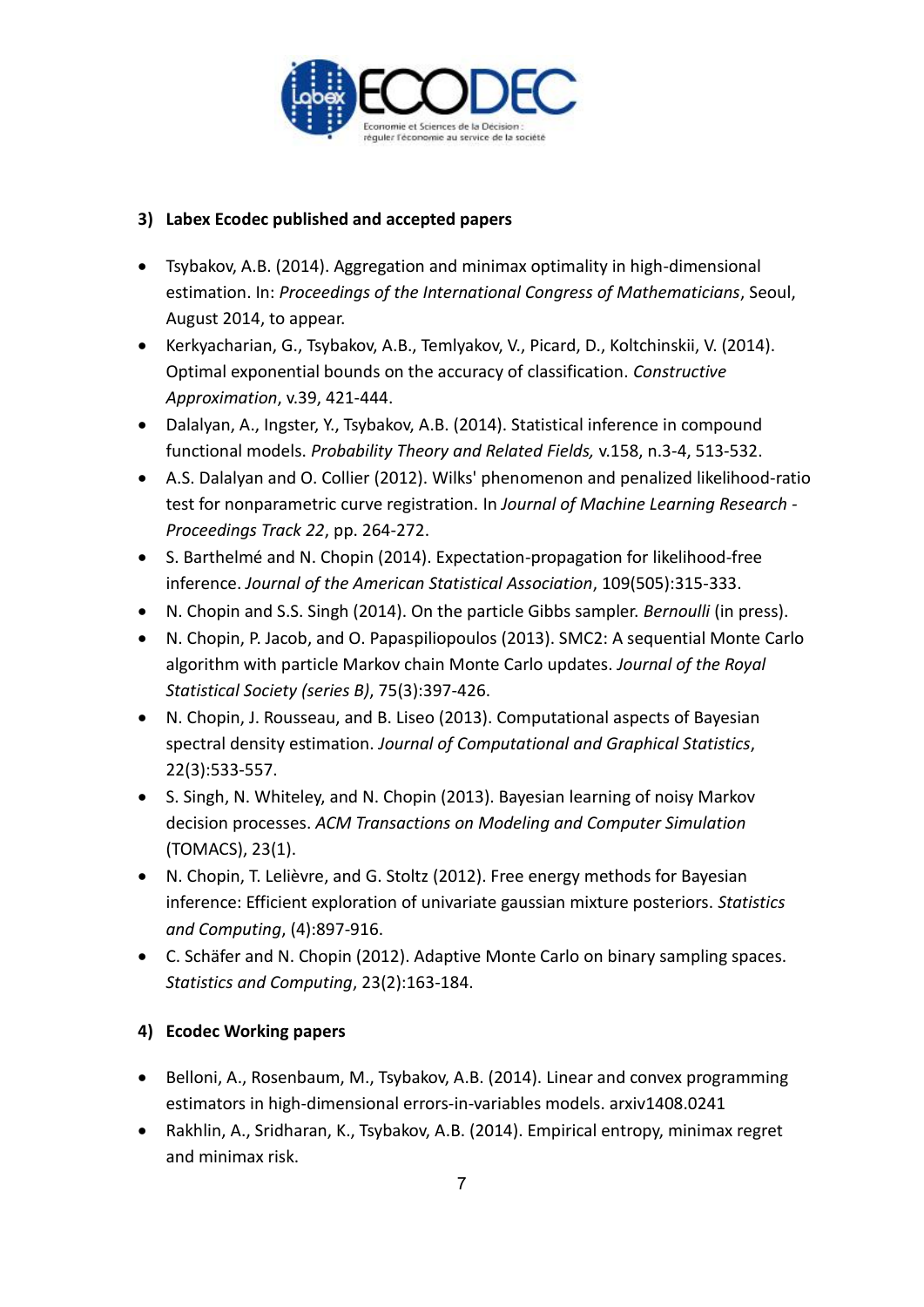

- A.S. Dalalyan, M. Heiri, J. Lederer (2014). On the Prediction Performance of the Lasso. *arXiv. 1402.1700*.
- O. Collier, A.S. Dalalyan (2013). Minimax rates in permutation estimation for feature matching. *arXiv. 1310.4661*.
- S. Barthelmé and N. Chopin (2014). The Poisson transform for unnormalised statistical models. *ArXiv preprint, (1406.2839)*.
- P. Alquier, V. Cottet, N. Chopin, and J. Rousseau (2014). Bayesian matrix completion: prior specification and consistency. *ArXiv preprint*, (1406.1440).
- M. Gerber and N. Chopin (2014). Sequential Quasi-Monte Carlo. *ArXiv preprint*, (1402.4039).
- E. Strobl, Natural Disasters and the Death, Life, and Birth of Plants: The Case of the Kobe Earthquake.
- Ebbes, P., O. Netzer. Using hidden Markov models to identify job seekers from social network data.
- Belloni, A., Rosenbaum, M., Tsybakov, A.B. (2014). Linear and convex programming estimators in high-dimensional errors-in-variables models. arxiv1408.0241
- Rakhlin, A., Sridharan, K., Tsybakov, A.B. (2014). Empirical entropy, minimax regret and minimax risk.
- A.S. Dalalyan and O. Collier (2013). Curve registration by nonparametric goodness-offit testing. hal-00580047.
- Belzil C., Hansen, J. and X. Liu (2014). Dynamic Skill Accumulation, Education Policies and the Return to Schooling, Revised and resubmitted at *Quantitative Economics.*
- Belzil C., Hansen, J. and X. Liu (2014). Estimation of a Dynamic Skill Accumulation Model with Comparative Advantages and its Economic Implications, Revised and Resubmitted at *Journal of Political Economy.*
- Amat C., T. Michalski and G. Stoltz (2014). Forecasting exchange rates better than the random walk thanks to machine learning techniques.
- M. Hoffman, J. Rousseau and Johannes Schmidt-Hieber (2013): On adaptive posterior concentration rates. *Revision in the Annals of statistics*
- I. Castillo and J. Rousseau (2013). A general Bernstein von Mises Theorem in semiparametric models. *Revision in the Annals of statistics*
- S.Donnet, V.Rivoirard, J.Rousseau and C.Scricciolo (2014) Posterior concentration rates for Aalen counting processes.
- S.Donnet, V.Rivoirard, J.Rousseauand C.Scricciolo (2014) Posterior concentration rates for empirical Bayes procedures, with applications to Dirichlet Process mixtures.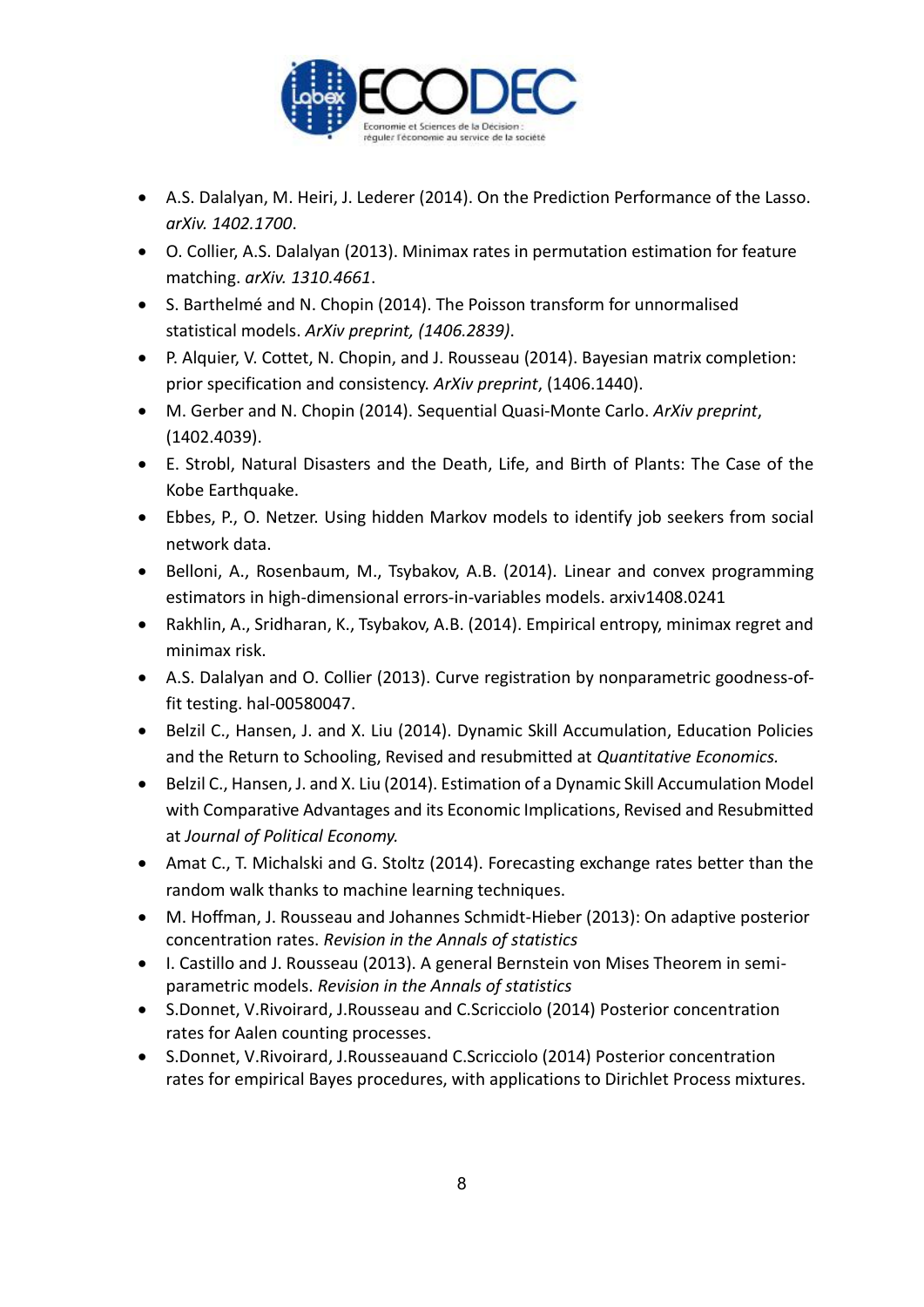

# *4 Grants allocated to research projects*

- F. Bloch (and PhD): Rumors on social networks : theory and empirics
- V-E. Brunel : Estimation de polytopes convexes
- N. Chopin (and PhD): Bayesian Computation 2.0
- A. Dalalyan: Estimation parcimonieuse, prédiction pour les séries chronologiques, réduction de dimension dans des modèles non-linéaires et détection de liens dans un graphe
- P. Ebbes: Client value in the presence of credit risk for Wehkamp.nl
- P. Ebbes : Predicting job seekers at LinkedIn using social network and social network activity data
- E. Gautier : High-dimension and random coefficients in econometrics
- M. Patnam : Observational learning in internet markets
- J. Rousseau (and PhD): Bayesian Nonparametric
- E. Strobl : The impact of the kobe earthquake on manufacturing : analysis using plant level data and damage map
- A. Tsybakov : Estimation and prediction in models described by high-dimensional matrices

# **Project descriptions**

**Project title: Rumors on Social Networks : Theory and Empirics Principal investigator: Francis Bloch (formerly Ecole Polytechnique, now University de Paris 1)**

*Due to Francis Bloch's departure from the department of economics in September 2013, the project is no longer financed by the LABEX*.

**Use of funds:** The funds were used to finance 6 conference participations / research visits by Francis Bloch, as well as four conference participations by two of Francis Bloch's PhD students. Additionally, some funds were used to finance seminars given by external speakers in Paris, and other speakers.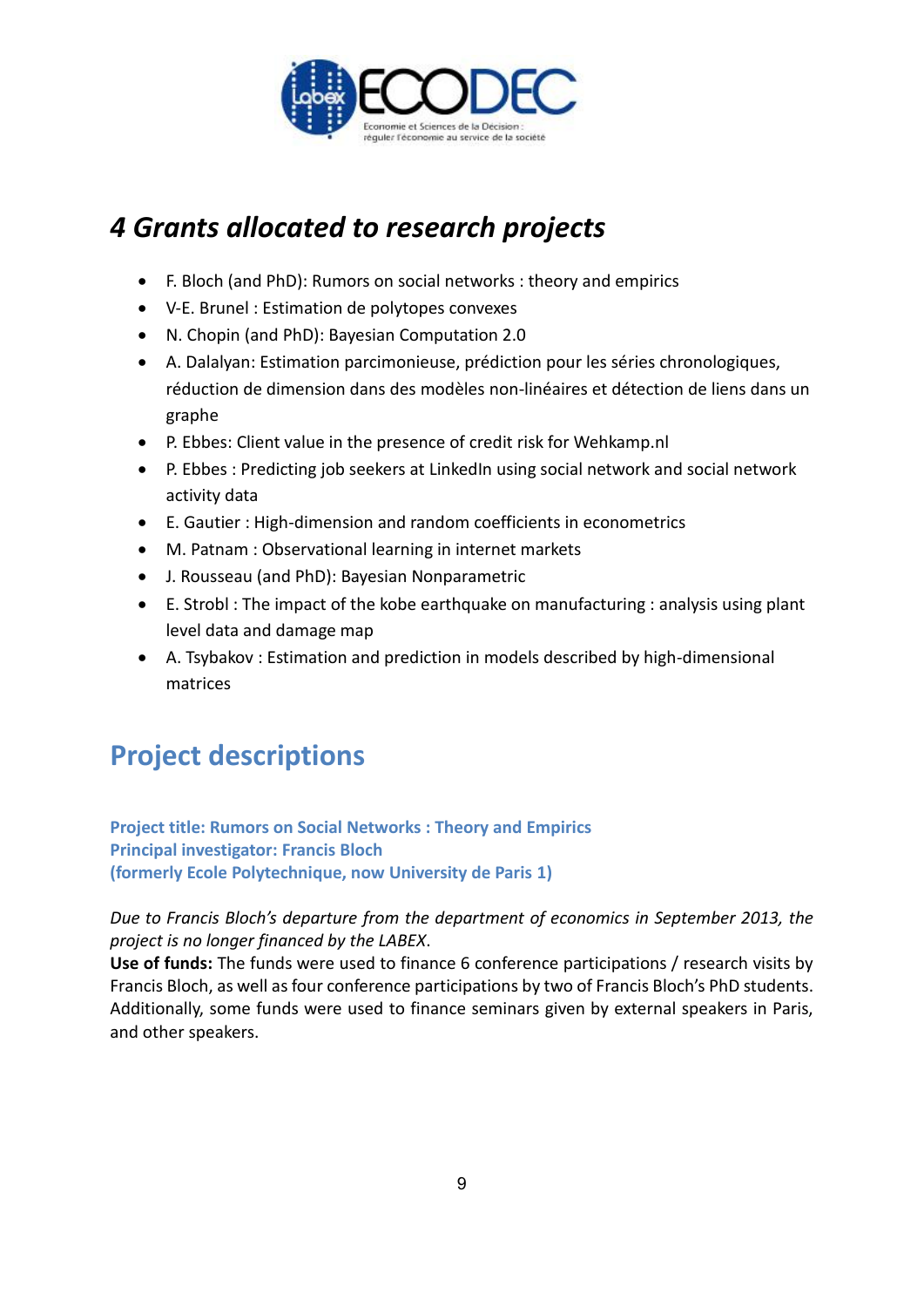

**Project title: Bayesian Computation 2.0**

**Principal Investigator: Nicolas Chopin (CREST-ENSAE) Other co-authors: Adam Johansen (Warwick University), Harvard Rue (Trondheim University), Omiros Papaspiliopoulos (Pompeu Fabra), Jean-Michel Marin (Montpellier), Simon Barthelmé (Lausanne), Mathieu Gerber (Havard)** 

\* "Sequential Quasi-Monte Carlo" (with M. Gerber, now in Harvard): This is certainly the most important and inpactful piece of work of this project. It is currently in revision as a read paper at the RSS (Royal Statistical Society). In that paper, we propose a variant of SMC (Sequential Monte Carlo) which converges much faster, thanks to the introduction of QMC (Quasi-Monte Carlo). This paper is very technical (as the introduction of QMC is completely new in SMC), and the proposed methodology improves on standard SMC by several orders of magnitude. Impacted applications include all standard applications of SMC, that is sequential analysis of hidden Markov models in signal processing, finance, neuro-sciences, and so on.

\* « The Poisson transform for unnormalised statistical models » (with S. barthelmé, Lausanne) : What can a statistician do with an unnormalised likelihood ? ie. A likelihood defined up to an intractable normalising constant. In this paper, we develop an approach for this problem, based on a Poisson process representation of the generating data mechanism : in the end, one obtains a reformulated model where the normalising constant is simply an extra parameter to estimate. Applications include human vision (eye-tracking data), Ising models (for e.g. image processing), and so on.

\* " On the particle Gibbs sampler" (with S.S. Singh, Cambridge, accepted in Bernoulli). This paper contains the first theoretical results on the PG (Particle Gibbs) algorithm, an efficient but technically challenging branch of PMCMC (Particle MCMC).Interest in this field is evidenced by the several papers submitted in the following year (but again we were first!).

\*"Expectation-propagation for likelihood-free inference" (avec S. Barthelmé, published in JASA). This is the first paper that manages to adapt EP (Expectation Propagation, an approximation technique from machine learning) to ABC (Approximate Bayesian Computation). In this way, one manages to tackle intractable likelihoods, without resorting to "summary statistics" (as in standard ABC) which introduce a bias that is hard to quantify.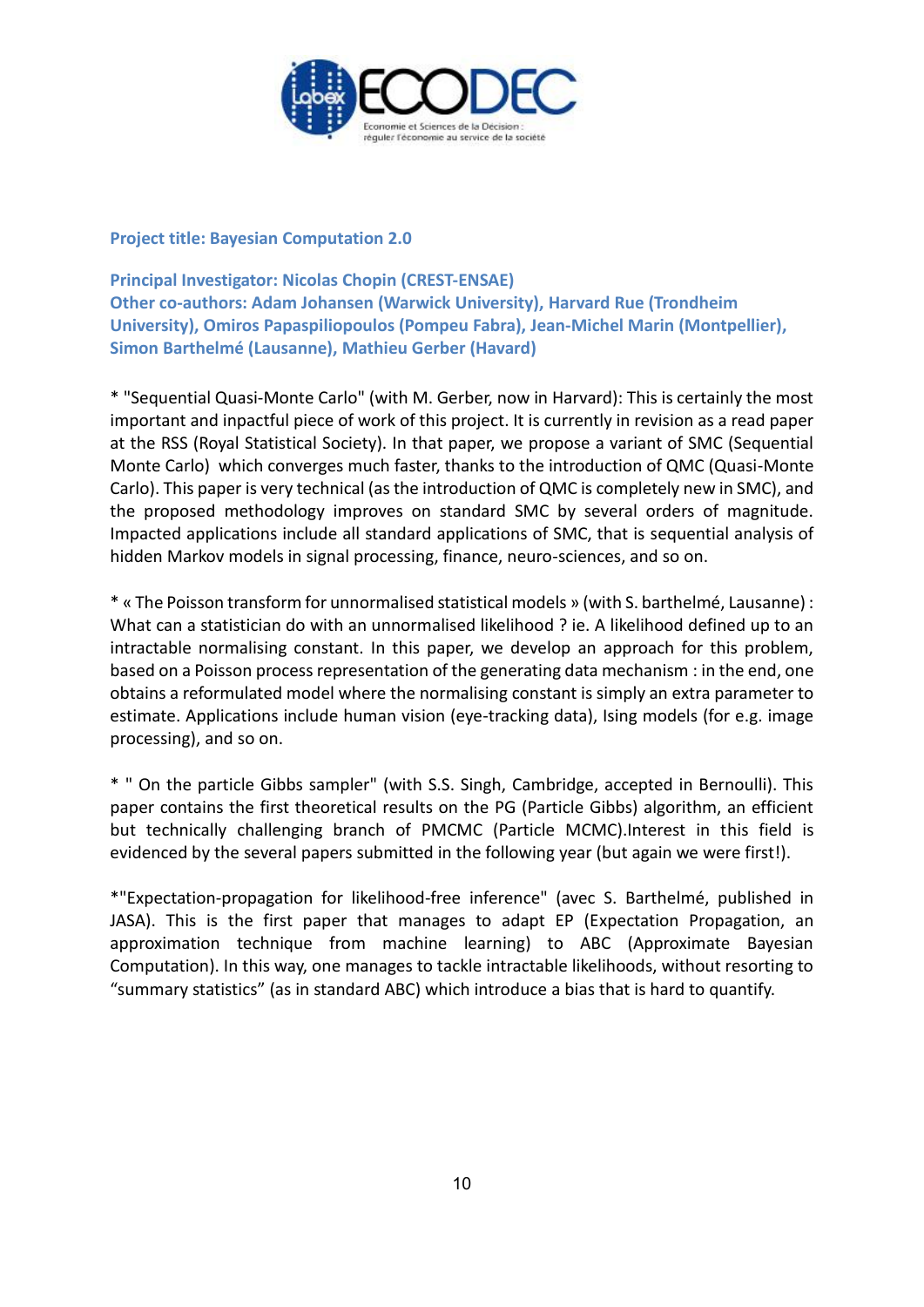

**Project title: Sparse prediction in high-dimensional statistical models in order to detect links in graphs Principal investigator: Arnak Dalalyan (CREST-ENSAE)**

During the period under consideration, our attention focused on the problems of sparse prediction in high-dimensional statistical models and of detecting links in the graphs. In these problems significant progress has been achieved. The corresponding findings are reported in the following preprints and publications:

- Olivier Collier, Arnak S. Dalalyan (2013). Minimax rates in permutation estimation for feature matching. ArXiv. 1310.4661.
- Olivier Collier, Arnak S. Dalalyan (2013). Permutation estimation and minimax rates of identifiability. In Journal of Machine Learning Research - W & CP 31 (AI-STATS 2013), pp. 10-19.
- Arnak S. Dalalyan, Mohamed Hebiri, Katia Meziani, Joseph Salmon (2013). Learning Heteroscedastic Models by Convex Programming under Group Sparsity. In Journal of Machine Learning Research - W & CP 28(3) (ICML 2013), pp. 379-387.
- Arnak S. Dalalyan, Mohamed Heiri, Johannes Lederer (2014). On the Prediction Performance of the Lasso. arXiv. 1402.1700.

The first two papers concern the problem of link detection in bipartite graphs that naturally appears in the context of feature matching in digital images. The nodes of the corresponding graph represent the keypoints in each image,that can be grouped according to the image which they belong to. In the case of two images this leads to a bipartite graph: a link in the graph indicates that the endpoints of the link correspond to the projections of a same 3D point into the planes of the two images. This approach to link prediction is used in the pipeline of 3D reconstruction from 2D images. Our main contribution consists in introducing a new, global method of link prediction that is proved, both theoretically and empirically, to outperform the previously used greedy methods. This improvement is particularly significant when the features associated to each node are contaminated with a heteroscedastic noise with relatively large variance. The second paper received the notable paper award at the 16th International Conference on Artificial Intelligence and Statistics.

The last two papers in the foregoing list concern different aspects of the problem of sparse prediction:

- the possibility to extend the Lasso and L1-penalty based techniques to the case of heteroscedastic noise
- the influence of the correlations between the covariates on the prediction performance of the Lasso.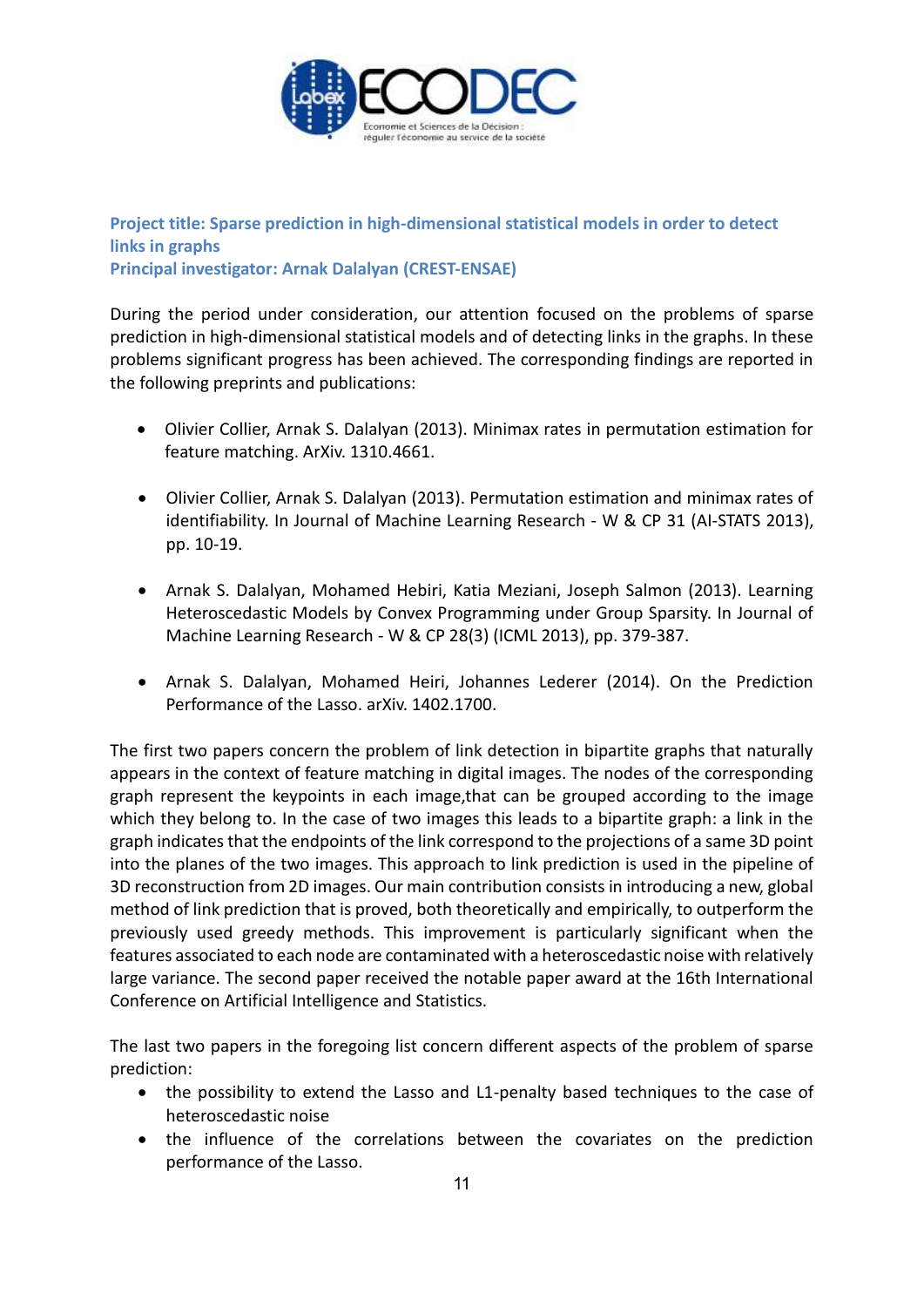

In both directions we obtained nearly exhaustive answers to the questions under consideration. The procedure providing an extension of the Lasso to the heteroscedastic noise was implemented under Matlab and the codes were made freely available.

Anteresting and unexpected outcome of the second study was the elaboration of a new technique of proof allowing to check the well-known (but hard to verify) assumptions on the design matrix in a multiple linear regression that imply strong theoretical guarantees both for the Lasso and for the Dantzig selector.

The funding offered by the Labex allowed us to attend several workshops and conferences that was extremely helpful in completing the research programme summarized above. The list of these conferences and workshops is :

- $\triangleright$  2nd Congress of the International Society of Nonparametric Statistics, Spain, June 13, 2014
- Workshop "Adaptive Statistical Inference", Oberwolfach, Germany, March 14, 2014
- LDHD : Opening Workshop : September 8-12, 2013, SAMSI, USA
- Bernoulli Society Satellite Meeting to the ISI World Statist. Congress 2013, Tokyo, 4 Sept.
- $\triangleright$  International Conference "Mathematics in Armenia : Advances and Perspectives", Aug. 26
- European Meeting of Statisticians, Budapest, July 22, 2013
- International Workshop on Statistical Learning, Moscow, June 27, 2013
- $\triangleright$  SAPS IX workshop, Le Mans, France, March 15, 2013
- Workshop "Optimisation pour l'apprentissage statistique", Les Houches, Jan. 6, 2013

**Project 1: Client value in the presence of credit risk for Wehkamp.nl Project 2: Predicting job seekers at LinkedIn using social network and social network activity data.**

**Principal investigator: Peter Ebbes (HEC Paris) Co-authors: Project 1: Jaap Wieringa (University of Groningen) Project 2: Oded Netzer (Columbia University)**

Project 1: we have made good progress on the project. In a nutshell, we will be looking at customer lifetime value in the presence of credit risk for a large European webshop. Many customers of the webshop purchase products on credit. However, customer relationship managers, who traditionally have been part of the marketing team, have neither access nor information regarding the financial behavior of the customer. Vice versa, the financial department has no information on the "client value" (i.e. has the client been loyal to the firm, bought a lot of products in the past etc). The question then becomes is whether both departments can make better decisions regarding the client (e.g. take more financial risk on a loyal client versus a non loyal client? Should the client receive a discount if it is known that (s)he is likely buy on credit and then default? etc) if data information from both sides are shared. We are currently ironing out some data limitations that we have obtained from the company and if we can work around those using econometric modeling. We have received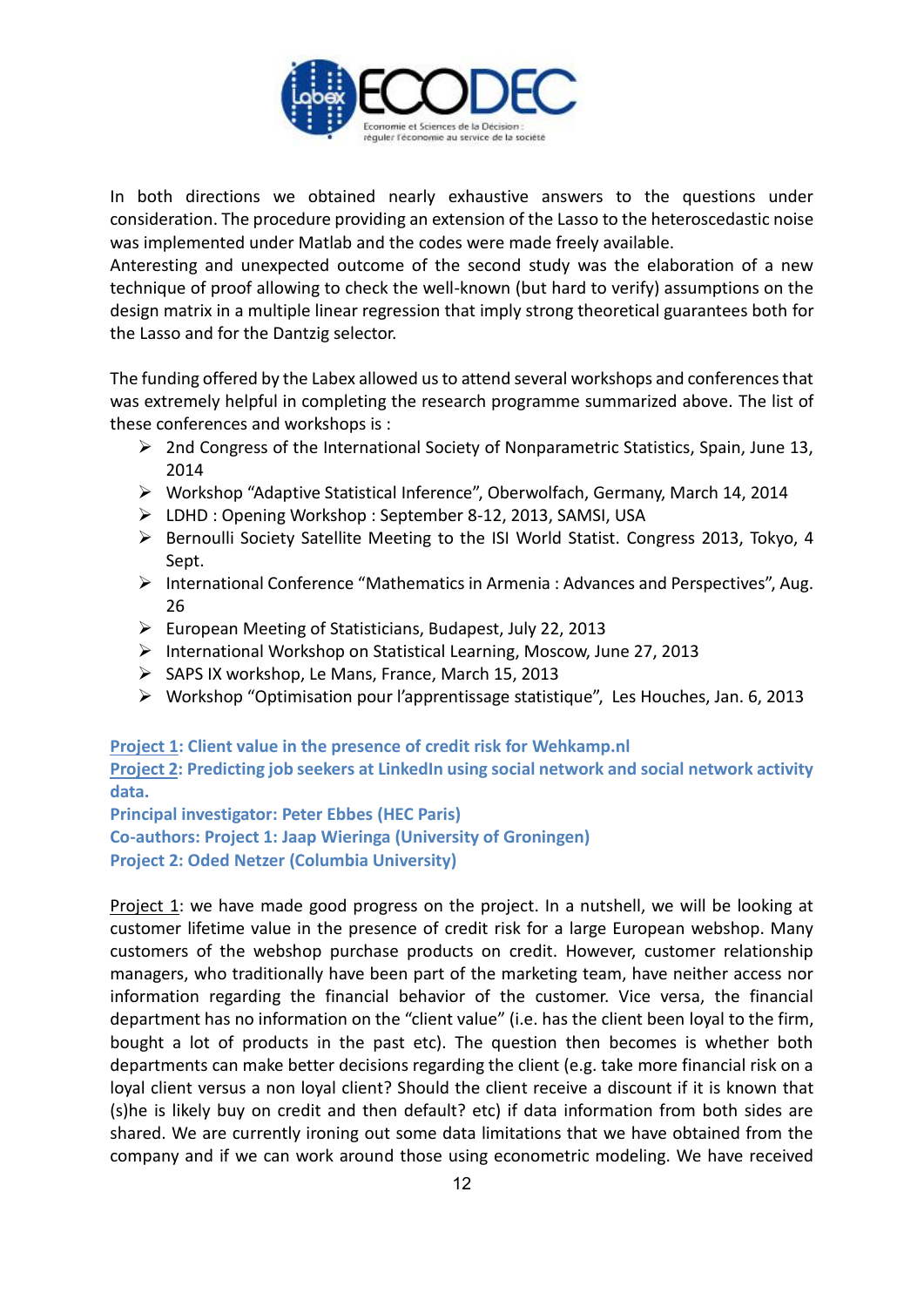

very rich data but are currently missing data on rejected purchases from the financial department. This leads to an abandoned shopping card. Without that data we have a problem of non-random missing data. There are statistical techniques for this to work around but we are trying to get the observed data instead. The company traditionally does not store this data, but there may be ways around it.

Project 2: This project is in collaboration with LinkedIn, who is the largest professional social network in the world. For instance, LinkedIn makes more than 50% of its revenue from providing hiring solutions to job seekers (source: LinkedIn financial report 2012). One of the key challenges for LinkedIn is to identify job seekers, as most job seekers will not publicly announce they are seeking for a job. However, job seeking behavior can be indirectly observed through how job seekers use LinkedIn.

In this research we are using longitudinal individual-level social network and site activity data from a large sample of LinkedIn members to identify job seekers. We built a hidden Markov model (HMM) in which the different states correspond to different levels of job seeking, where each state is characterized by a multivariate set of behaviors in the social network site. The model allows us to identify the members' activities on LinkedIn that most likely reflect their job seeking status. We use the model to predict the likelihood of each member's job seeking status at any point in time.

Our approach allows for early detection of job seekers based on their various activities on the social network site. For instance, we demonstrate that our predictions can be used for targeting job seekers with InMails leading to a 50.3% increase in revenue for LinkedIn over current targeting practices for the InMail recruiting product.

We are currently in the process of writing up the paper. The target journal is Management Science. We expect to submit the paper in Fall 2014. The past year the project has been presented at several conferences, among which:

Ebbes, P., O. Netzer, "Using hidden Markov models to identify job seekers from social network data", Joint Statistical Meeting (special session), August 2013

Ebbes, P., O. Netzer, "Using hidden Markov models to identify job seekers from social network data", ART Forum, June 2013

Ebbes, P., O. Netzer, "Using hidden Markov models to identify job seekers from social network data", Theory + Practice in Marketing, London Business School, May 2013

Ebbes, P., O. Netzer, "Using hidden Markov models to identify job seekers from social network data", HEC-ESSEC-INSEAD seminar, February 2013

Ebbes, P., O. Netzer, "Using hidden Markov models to identify job seekers from social network data", Marketing Dynamics Conference, Tilburg, August 2012

Ebbes, P., O. Netzer, "Using hidden Markov models to identify job seekers from social network data", Marketing Science Conference, Boston, June 2012.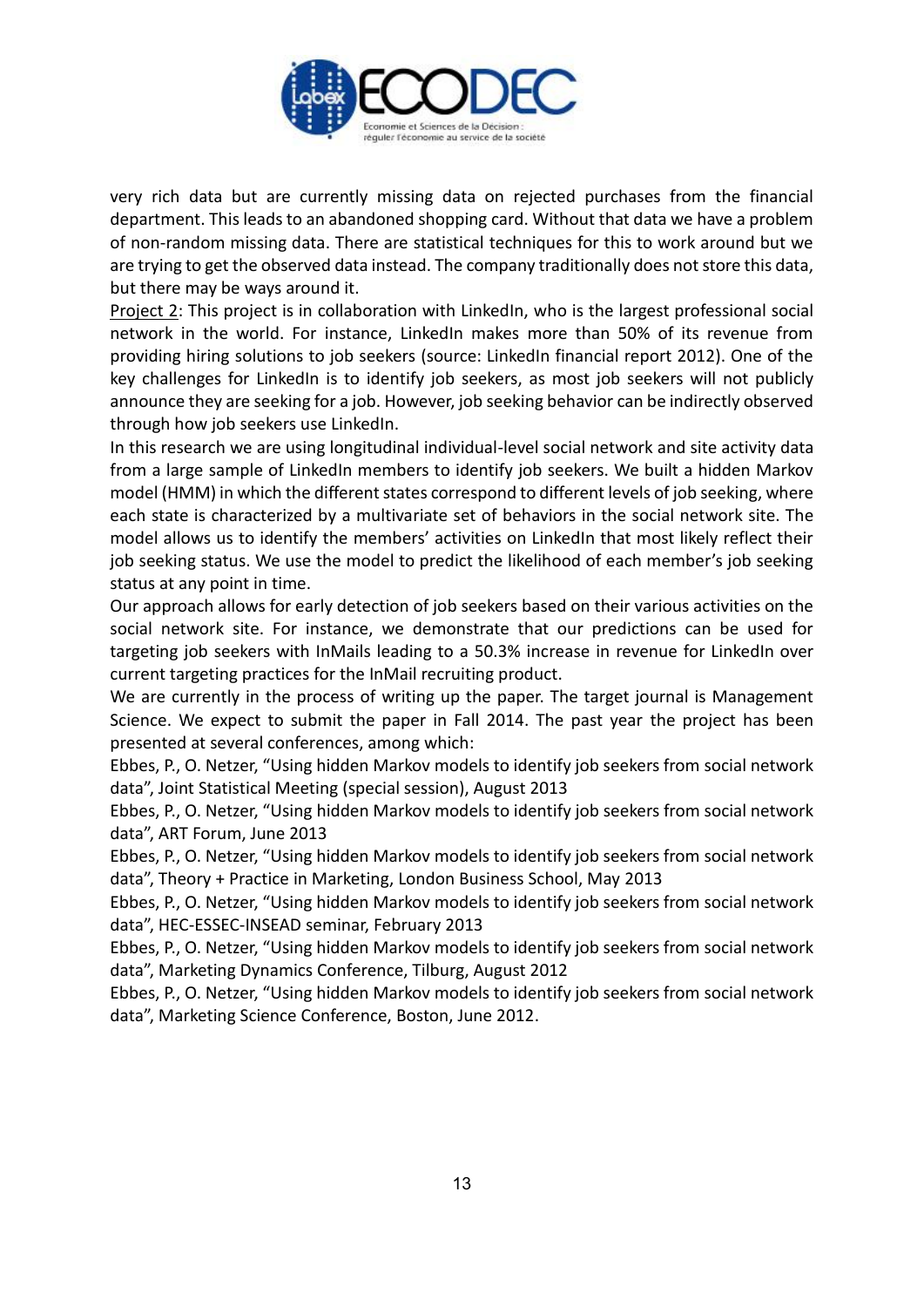

## **Project title: Observational Learning in Internet Markets Principal Investigator: Manasa Patnam (CREST-ENSAE) Co-authors: Christian Helmers (Universidad Carlos III de Madrid), Pramila Krishnan (University of Cambridge)**

In our research we ask whether online retail platforms successfully influence consumers' search process by providing specific product recommendations. Specifically, we examine the effect of a product referral on the referred product's sales in an online market. We use daily transaction-level data from an online fashion retailer which offers non-personalised product referrals for every product in their catalogue. To isolate the effect of product referrals, we rely on the timing of new product arrivals and the fact that new products are highly salient around the time that they are introduced. We examine the effect of being recommended by a new product on subsequent sales of the recommended product. We also exploit regional differences in the set of recommended products to build a counterfactual. We find a 5% increase in sales of existing products after they are recommended by a new product. Additionally, new products that are recommended by other new products see a 20% increase in their sales relative to new products that are not recommended by other new products. Our counterfactual analysis that relies on regional variation in product referrals confirms our results. Products that are recommended by a new product exclusively in the European region see no change in their American sales.

**Project title: Bayesian Nonparametric**

**Principal Investigator: Judith Rousseau (CREST-ENSAE) Coauthors: Sophie Donnet (INRA, on leave in Mexico during the period), Vincent Rivoirard (Dauphine) and Catia Scricciolo (Bocconi University)** 

During the year 2013-2014, in the context of ECODEC, I have worked on

Posterior concentration rates for empirical Bayes, where we prove a general Theorem and apply it to non trivial nonparametric mixture models, this has lead to a preprint submitted at the Annals of Statistics. This is a joint work with Sophie Donnet (INRA, on leave in Mexico during the period), Vincent Rivoirard (Dauphine) and Catia Scricciolo (Bocconi University)

Posterior concentration rates for Aalen counting processes, which has lead to a preprint submitted to Bayesian Analysis. This is a joint work with Sophie Donnet (INRA, on leave in Mexico during the period), Vincent Rivoirard (Dauphine) and Catia Scricciolo (Bocconi University)

Asymptotic behaviour of the Bayes factors for goodness of fit tests in non iid examples , submitted to JSPI, this is a joint work with Taeryon Choi, Korea National university.

Bernstein von Mises Theorem for semi parametric models, under revision in the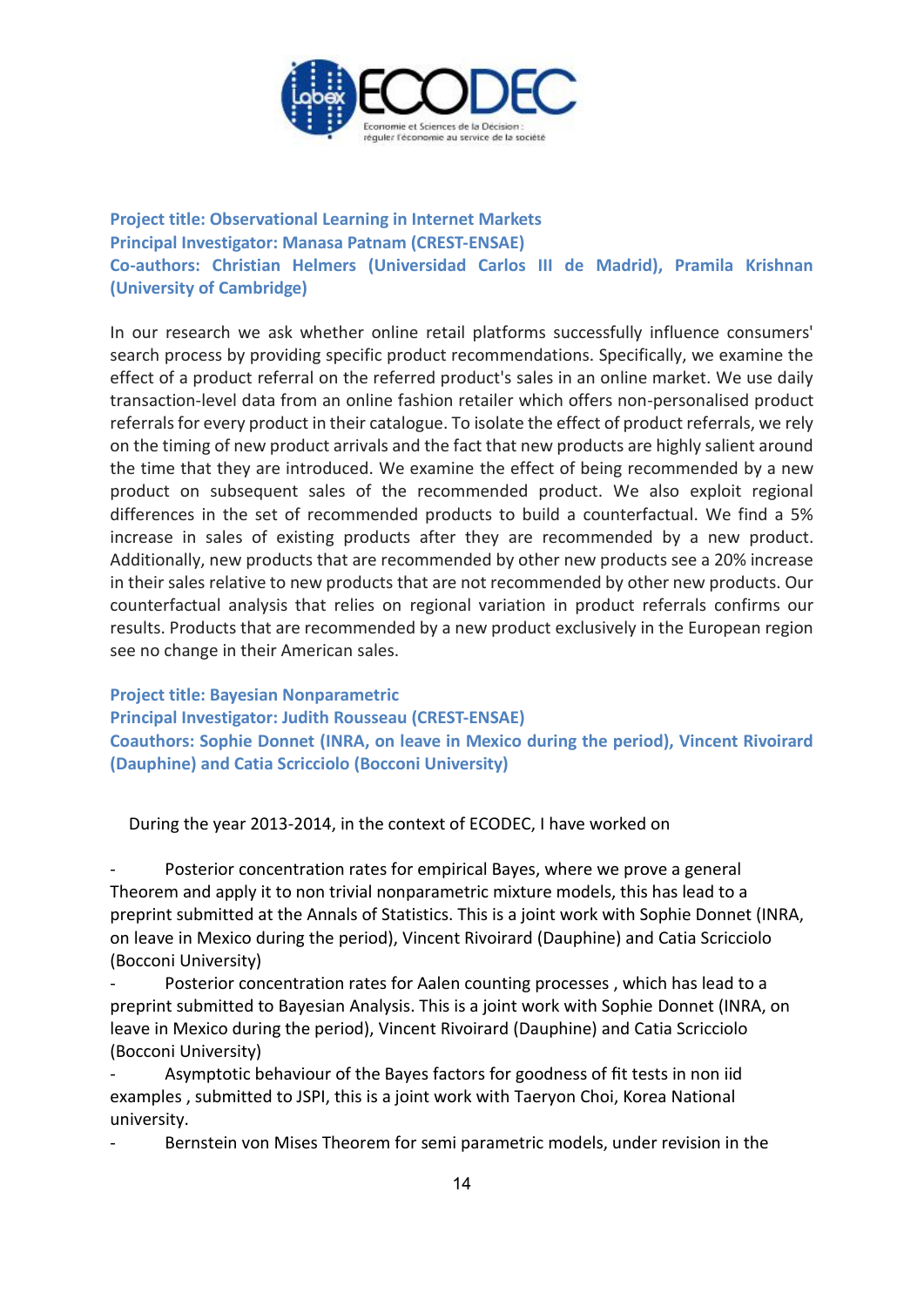

Annals of Statistics . This is a joint work with Ismael Castillo.

I have also worked with C.Holmes on the construction of a sequential Bayesian testing procedure for the 2 sample problem. The manuscript is under preparation, but a proceeding has been written and published on a special issue of Metron for the SIS conference .

- Conferences financed by Ecodec
- SiS Cagliari (National Italian conference, invited) June 2014 : Bayesian nonparametric tests
- ISBA world meeting, Cancun -invited conference : Bayesian nonparametric tests.
- O'Bayes for Zoe van Havre , PhD student. Duke University USA dec 2013
- ISBA world meeting for JB Salomond , PhD Student.
- Visits financed by Ecodec
- Visit of Johannes Schmidt-Hieber [Leiden Univ, Netherlands], one week, april 2014
- Visit Natalia Bochkina [Edinburgh univ, UK] , one week 2013
- Visit Kerrie Mengersen [QUT , Australia] 3 days
- Preprints
- M. Hoffman, J. Rousseau and Johannes Schmidt-Hieber (2013): On adaptive posterior concentration rates. *Revision in the Annals of statistics*
- I. Castillo and J. Rousseau (2013). A general Bernstein von Mises Theorem in semiparametric models. *Revision in the Annals of statistics*
- S.Donnet, V.Rivoirard, J.Rousseau and C.Scricciolo (2014) Posterior concentration rates for Aalen counting processes. Submitted
- S.Donnet, V.Rivoirard, J.Rousseauand C.Scricciolo (2014)Posterior concentration rates for empirical Bayes procedures, with applications to Dirichlet Process mixtures. Submitted

**Project title: The Impact of the Kobe Earthquake on Manufacturing : Analysis using Plant Level Data and Damage Maps Principal investigator: Eric Strobl (Ecole Polytechnique) Co-authors: Toshihiro Okubo (Keio University) John Mutter (Columbia University) Robert Elliott (University of Birmingham)**

Project 1: The goal of the project is to assess the impact of the Kobe earthquake on the births, survival, and productivity of manufacturing plants. To this end the damage maps have now been geoprocessed, and the manufacturing plants geo-localized. Some preliminary analysis regarding the impact on plant behaviour has now been undertaken and a first draft of a paper examining this aspect has now been submitted to the Economic Journal. Further work includes purchasing and cleaning data on the financial aspects of the firm and linking these to the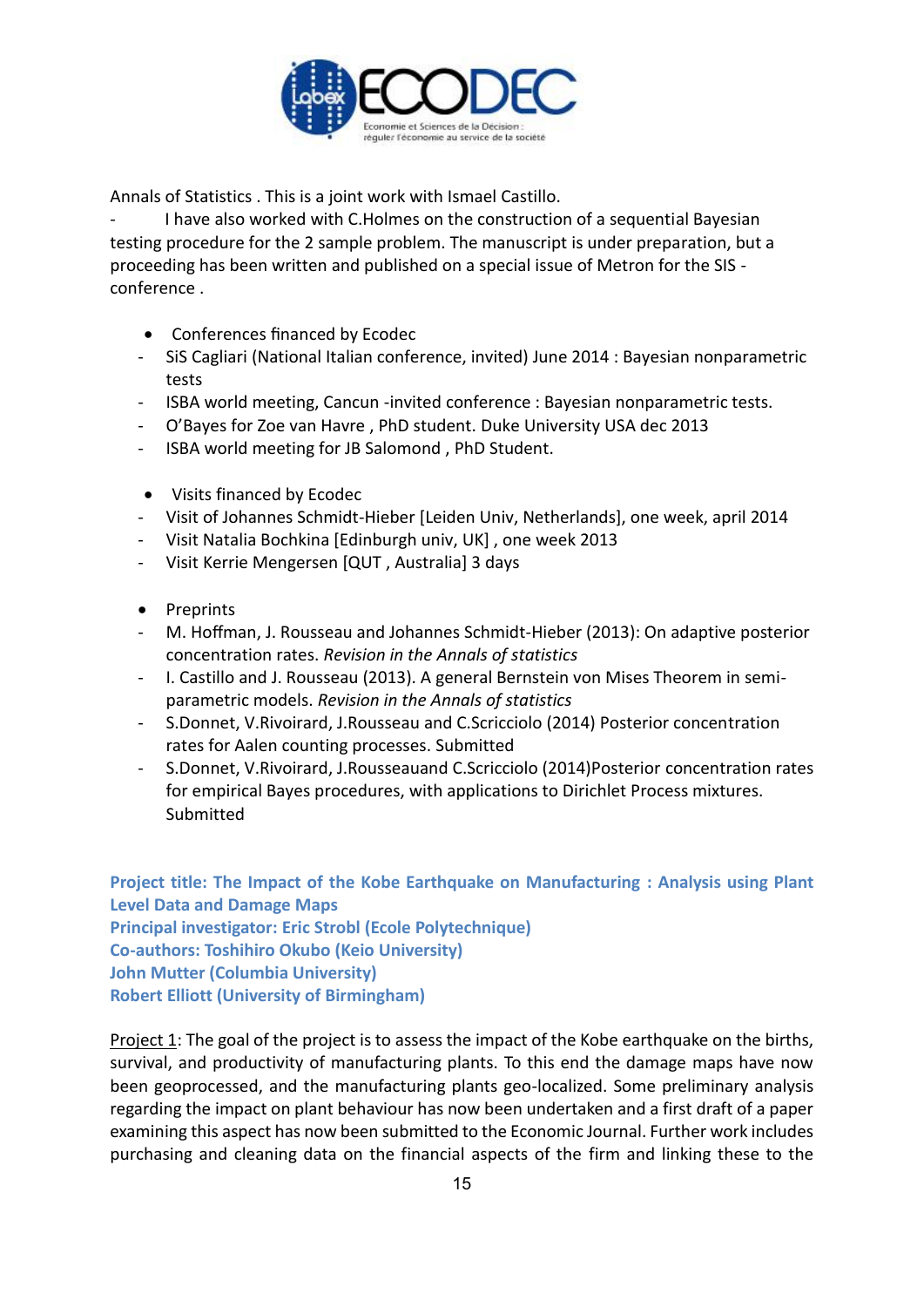

damage maps. Additionally, we are in the process of purchasing high resolution monthly nightlight image data to verify our damage maps, as well, as examine how general economic activity and electricity use not captured in our manufacturing data had been affected by the earthquake.

The first paper from the project is entitled « Natural Disasters and the Death, Life, and Birth of Plants:The Case of the Kobe Earthquake »

Abstract : We examine the impact of the 1995 Kobe earthquake on the survival of manufacturing plants, their post-earthquake economic performance, and the birth of new ones. Using geo-coded plant location and unique building-level surveys we are able to identify for the first time the actual damage to the building where each plant was located in at the time of the earthquake. Including plant and building-characteristics as well as district-level variables to control for spatial dependencies, our results show that damaged plants were more likely to fail than undamaged plants and that this effect persisted up to 8 years for some. Plant survival was also adversely affected by local building and infrastructure damage. Further analysis shows evidence of falling total employment and value added associated with earthquake damage for survivors. However, we find some evidence of creative destruction with the average surviving plant experiencing a time limited increase in productivity following the earthquake. On average earthquake damage tended to deter plant births, although severe damage in an area appears to have acted as a stimulus.

**Use of funds:** The funds have thus far only been used to present the paper at two conferences (European Trade Study Group Conference and Verein fuer Sozialpolitik Conference). The remainder of the funds will be used to purchase data, visit Columbia University to work with John Mutter and University of Birmingham on the data to be purchased and that already in our hands.

## **Project title: Estimation and prediction in models described by high-dimensional matrices Principal investigator: A. Tsybakov (CREST-ENSAE) Co-author: Olga Klopp (CREST-ENSAE)**

My research during this period was mainly devoted to errors-in-variables model in highdimensional setting when the number of covariates can be much larger than the sample size (joint work with A.Belloni and M.Rosenbaum). We show that under suitable sparsity assumptions, the Compensated MU selector is almost optimal in a minimax sense and can be efficiently computed via a linear programming routine. Furthermore, we provide an estimator which attains the minimax efficiency bound. This estimator is determined by a second order cone programming minimization problem that can be solved numerically in polynomial time.

Publications and preprints:

1 Belloni, A., Rosenbaum, M., Tsybakov, A.B. (2014) Linear and convex programming estimators in high-dimensional errors-in-variables models. arxiv1408.0241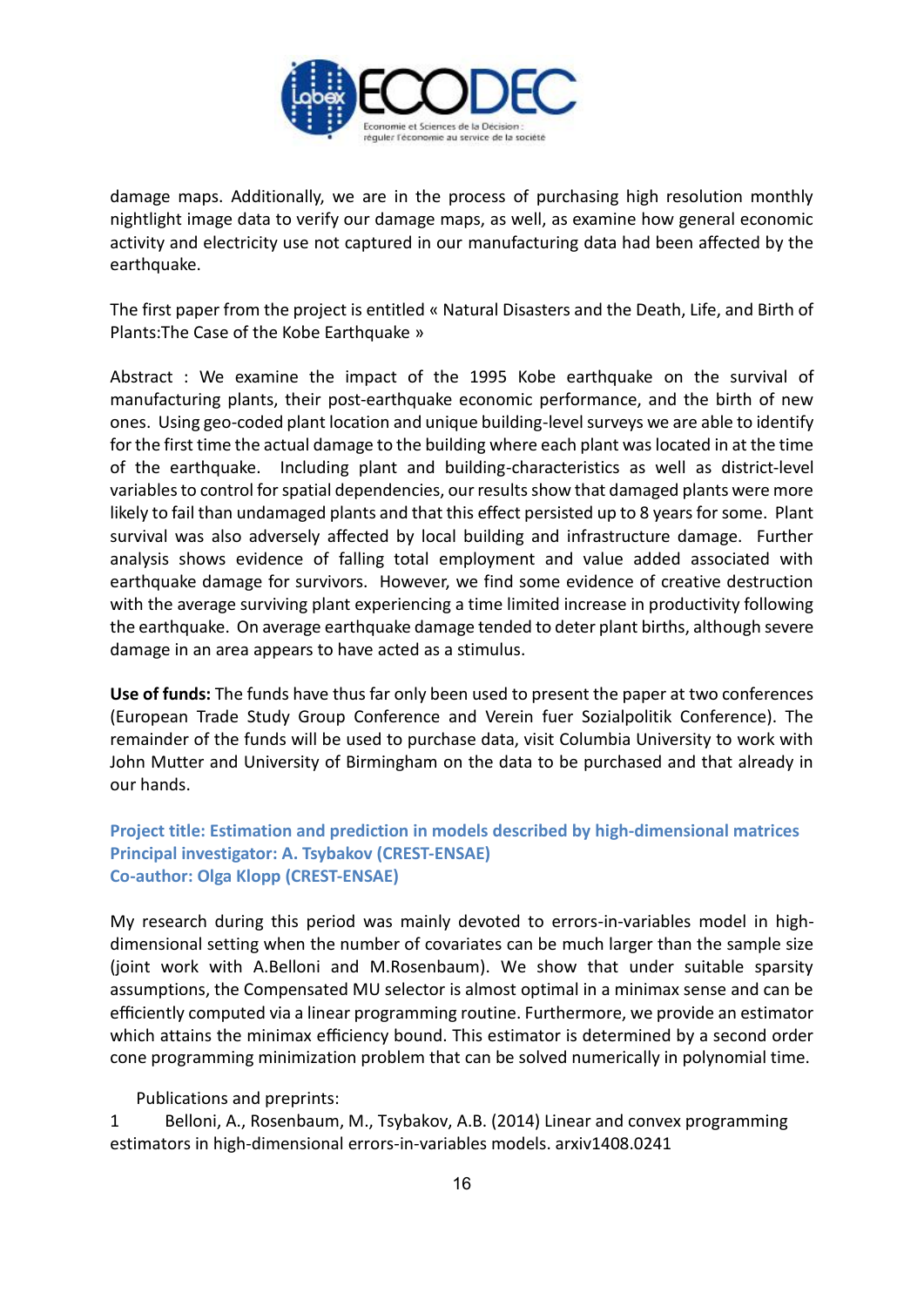

2 Tsybakov, A.B. (2014) Aggregation and minimax optimality in high-dimensional estimation. In: Proceedings of the International Congress of Mathematicians, Seoul, August 2014, to appear.

3 Rakhlin, A., Sridharan, K., Tsybakov, A.B. (2014) Empirical entropy, minimax regret and minimax risk. Accepted to Bernoulli.

4 Kerkyacharian, G., Tsybakov, A.B., Temlyakov, V., Picard, D., Koltchinskii, V. (2014) Optimal exponential bounds on the accuracy of classification. Constructive Approximation, v.39, 421-444.

5 Dalalyan, A., Ingster, Y., Tsybakov, A.B. (2014) Statistical inference in compound functional models. Probability Theory and Related Fields, v.158, n.3-4, 513-532.

6 Gautier, E., Tsybakov, A.B. (2013) Pivotal estimation in high-dimensional regression via linear programming. In: Empirical Inference – Festschrift in Honor of Vladimir N. Vapnik, B.Scholkopf, Z. Luo, V. Vovk eds., 195 -204. Springer, New York e.a.

7 Rosenbaum, M., Tsybakov, A.B. (2013) Improved matrix uncertainty selector. In: From Probability to Statistics and Back: High-Dimensional Models and Processes – A Festschrift in Honor of Jon

A. Wellner, M.Banerjee et al. eds. IMS Collections, v.9, 276-290. Institute of Mathematical Statistics.

Invited talks at the international conferences and invited lecture series:

2013 -Workshop "Dependent functional data"(Göttingen, 24.01.2013-26.01.2013)

2013 -International Workshop on Statistical Learning (Moscow, 26.06.2013-28.06.2013)

2013 -Invited lectures Saint-Flour Course "Aggregation and High-dimensional Statistics" (06.07.201320.07.2013), 12 hours.

2013 -Joint Statistical Meetings (Montreal, Canada, 03.08.2013 -09.08.2013), 30 min invited session talk.

2013 -Conference on Structural Inference in Statistics (Potsdam, 17.09.2013- 19.09.2013).

2014 -SAMSI Workshop "Statistical Inference in Sparse High-dimensional Models: theoretical and computational challenges" (Durham, USA, 24.02.2014-26.02.2014)

2014 -Journées de Statistique (Rennes, 02.06.14 -06.06.14, 2014)

2014 -2nd Conference of the International Society for Nonparametric Statistics (Cadiz, 12.06.14 16.06.14)

2014 -Conference "Probability Theory and Statistics in High and Infinite Dimensions" (Cambridge, UK, 23.06.14 -25.06.14)

2014 -Invited short course "Aggregation and High-dimensional Statistics", Universit¨at Mannheim (10.07.2014-24.07.2014), 6 hours.

2014 -Invited Lecture at the International Congress of Mathematicians, Seoul (14.08.14 - 21.08.14)

Honors: Gay-Lussac – Humboldt Prize (2013)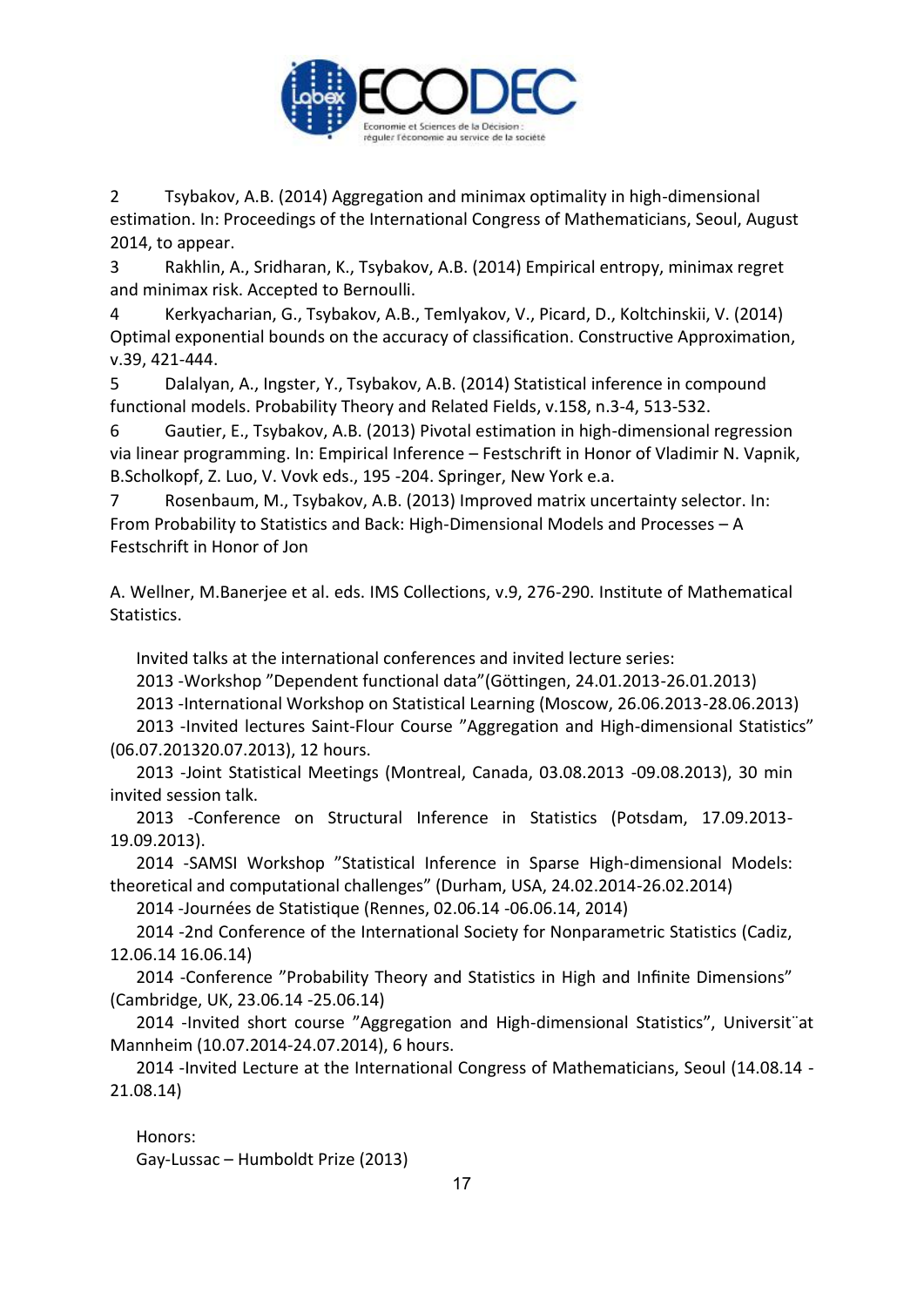

# *5 Invited professors*

- Kirill Evdokimov (Princeton, 2013) : collaboration with E. Gautier, discussion with researchers of the team and students, presentation at a seminar
- Alexandre Nazin (Academie des Sciences Russe, 2013) : collaboration with A. Tsybakov, discussion with researchers of the team and students, presentation at a seminar
- Bin Yu (Berkeley, 2013): collaboration with A. Tsybakov, , discussion with researchers of the team and students, presentation at a seminar
- Felix Abramovich (Tel Aviv, 2014) : collaboration with A. Tsybakov, discussion with researchers of the team and students, PhD lecture (OFPR cours): "Model selection in high-dimensional regression and related issues"
- Andrew Gelman (Columbia, 2014) : collaboration with N. Chopin and J. Rousseau, discussion with researchers of the team and students, lecture (master level): "Bayesian data analysis"

# *6 PhD and postdoc grants*

- Pierre Bellec (2013-2016) : PhD with A. Tsybakov, « Agrégation d'estimateurs de densité: optimalité, parcimonie en grande dimension et universalité »
- Quentin Paris (2013-2014) : post-doctorate with E. Gautier : « Modèles de choix multiples avec coefficients aléatoires, relaxations convexes et demande pour produits différenciés »
- Boton Szabo (6 months in 2014) : post-doctorate with J. Rousseau: "Estimation Bayésienne non-paramétrique - propriétées fréquentistes de méthodes dites bayésiennes empiriques »
- **•** Benjamin Poignard (01/10/2014 30/09/2017) : PhD with Jean-David Fermanian: "Modèles dynamiques de matrices de corrélations à base de Vines"
- Jean-David Sigaux (01/09/2014 31/08/2015): PhD "Three Essays on Bond Lending"
- Martin Thorsten (01/09/2014 31/08/2015): PhD "Essays in Financial Economics"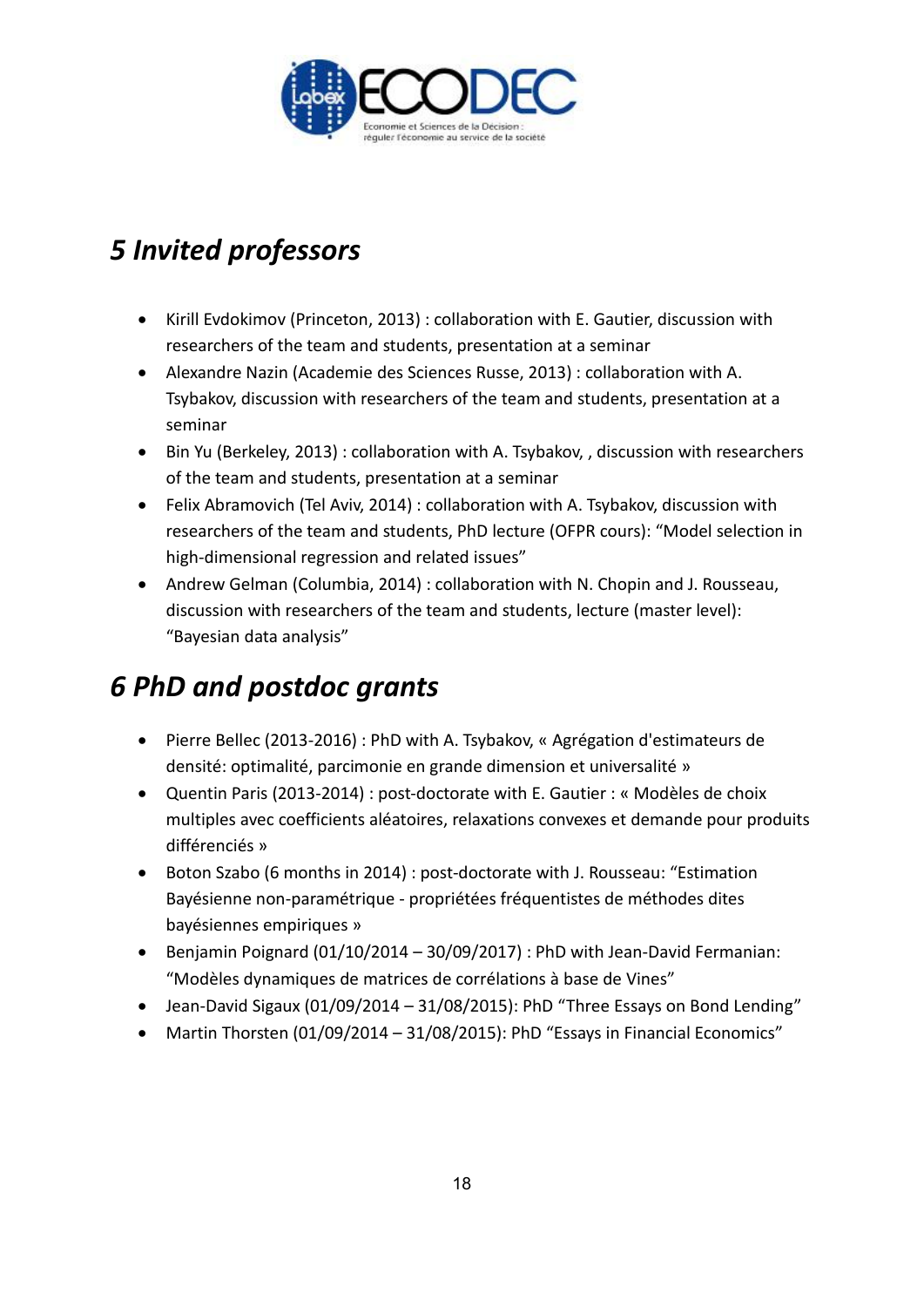

# *7 Conferences*

- "Nonparametric and high-dimensional statistics », Centre International de Rencontres Mathématiques de Marseille, December 2012, (co-funding and co-organized by some members of Axe 5).
- "Stats in Paris: a school and conference on statistics and econometrics of networks", ENSAE, 18-22 November 2013 (co-funding and co-organized by some members of Axe 5).

Stats in Paris School and Conference was co-financed by Labex Ecodec, Labex MME-DII, Centre for Microdata Methods and Practice (London) and Ensae ParisTech.

Three Research courses were proposed L. Ménard (Paris 10): Probabilistic foundations of graphs and networks S. Goyal (Cambridge): Economics of networks

E. Kolaczyk (Boston University): Statistical analysis of network data

The conference took place during two days and gathered 13 speakers and 150 participants, 50 % being from foreign countries.

10 mobility grants have been given to young researchers.

27 posters have been selected and presented in flash poster sessions.

- "Building Social Media Intelligence" (organized by Peter Ebbes and Francesca Sotgiu): series of 3 workshops. The first workshop of this series has been held on May 18 and 19 2014 by David Schweidel (Emory University), the second was held on 28 and 29 August 2014 by Pete Fader (University of Pennsylvania) and Bruce Hardie (London Business School) and the third took place on 18 and 19 September 2014 with Eva Ascarza and Oded Netzer (Columbia University) on Hidden Markov Models in Marketing.
- "Data Lead 2014", Berkeley, 30 September 2 October, 2014 (co-funding and coorganized by some members of Axe 5).

This conference was organized and co-financed by Labex Ecodec, The Haas School of Business (University of Berkeley) and Ensae ParisTech.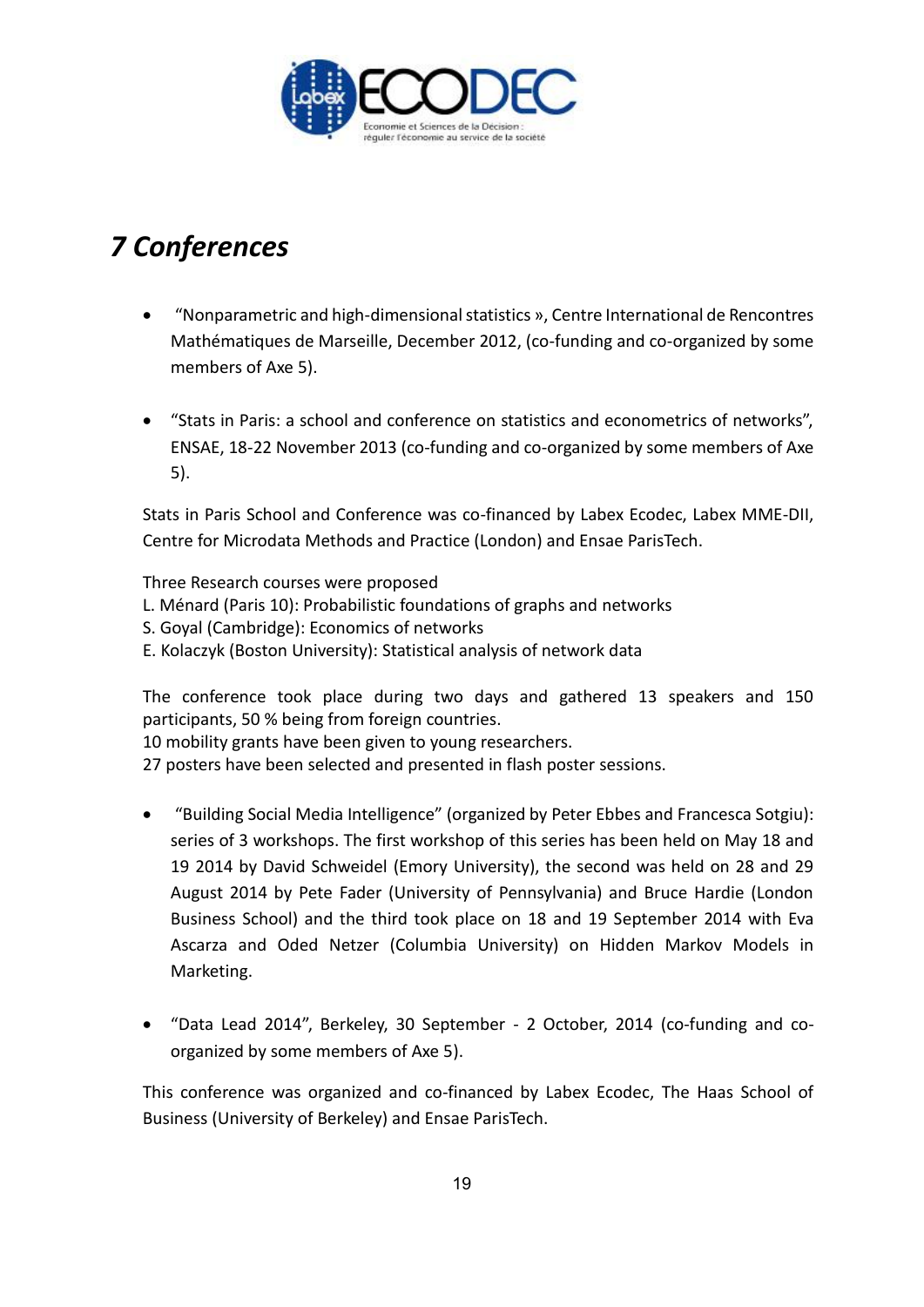

**Workshop by David Schweidl (Emory University) on** Building Social Media Intelligence (May 18 and 19 2014)

**Principal organizer:** *Peter Ebbes (HEC Paris)*

### **Summary of completed work:**

The workshop went very well. We had 27 participants in the room in the end while we targeted 25, so there was a little more demand than foreseen. The workshop went over very well from what I heard from the participants, despite the big difference in audience background (ranging from faculty, PhD to MBA and GE). David (the teacher) did an excellent job discussing something that was useful to all of us in the audience, and everyone learned many new things. David himself also really liked the format, where one day was fully devoted to a workshop and the 2nd day fully devoted to research.

The workshop was targeted to quantitative students (Ph.D., MBA, Grand Ecole, Master) with solid analytical skills and strong interest in social media and digital analytics, as well as all interested faculty.

### **Workshop abstract:**

In the world of Facebook, Twitter and Yelp, water-cooler conversations with co-workers and backyard small talk with neighbors have moved from the physical world to the digital arena. In this new landscape, organizations ranging from Fortune 500 companies to government agencies to political campaigns continuously monitor online opinions in an effort to guide their actions. Are consumers satisfied with our product? How are our policies perceived? Do voters agree with our platform?

But measuring online opinion is more complex than just reading a few posted reviews. Social media is replete with its share of noise and chatter that can contaminate monitoring efforts. But by knowing what shapes online opinions, we can better uncover the valuable insights hidden in the social media chatter – insights that can inform our organization's strategy.

In this workshop, we discuss how organizations can move beyond the current practice of social media monitoring to develop social media intelligence that can drive marketing decisions.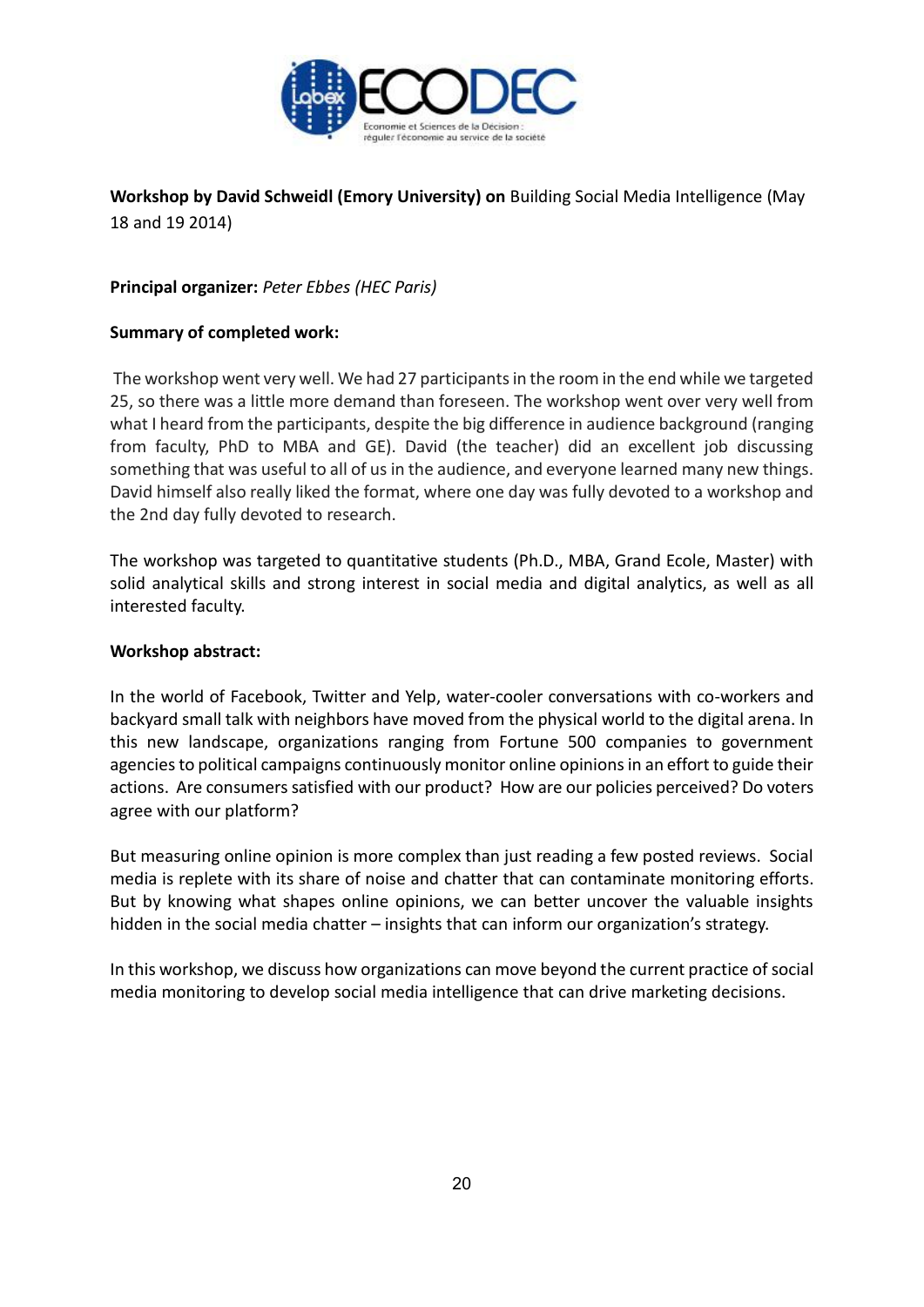

# **Workshop by Pete Fader (University of Pennsylvania) and Bruce Hardie (London Business School) on probability models for Customer Lifetime Value (CLV)**, (August 28 and 29 2014)

**Principal organizer:** *Peter Ebbes (HEC Paris)*

### **Summary of completed work:**

The workshop went very well. We had 36 participants in the room in the end while we targeted 25, so there was a more demand than foreseen. The workshop went over very well from what I heard from the participants, despite the big difference in audience background (ranging from faculty, PhD to MBA and GE). Pete and Bruce did an excellent job discussing something that was useful to all of us in the audience, and everyone learned many new things. Both Pete and Bruce were impressed by the audience and their engagement, and they liked the format of the two days, where one day was fully devoted to a workshop and the 2nd day fully devoted to research.

The workshop was targeted to quantitative students (Ph.D., MBA, Grand Ecole, Master) with solid analytical skills and strong interest in social media and digital analytics, as well as all interested faculty.

### **Workshop abstract:**

Over the course of many decades, applied statisticians have developed a number of models that have proven to be highly effective in their ability to explain and predict behaviour in many areas of business (and, more generally, the social sciences). These models use some basic "building blocks" from probability theory to offer behaviourally plausible perspectives on different types of timing, counting, and choice behaviours, and have been part of the marketing science literature from the very beginning. Furthermore, they are the foundations on which many of today's "leading-edge" marketing models have been built.

The objective of this workshop is to familiarise participants with the core probability models used by marketing scientists and to show how they can be applied to practical marketing problems. The context in which we will introduce these models is that of computing customer lifetime value (CLV). At the heart of any calculation of CLV is the generation of multi-period forecasts of buyer behaviour. We will explore how to derive, implement (in Excel), and validate simple probability models that can generate such forecasts, and thereby compute CLV in different business settings.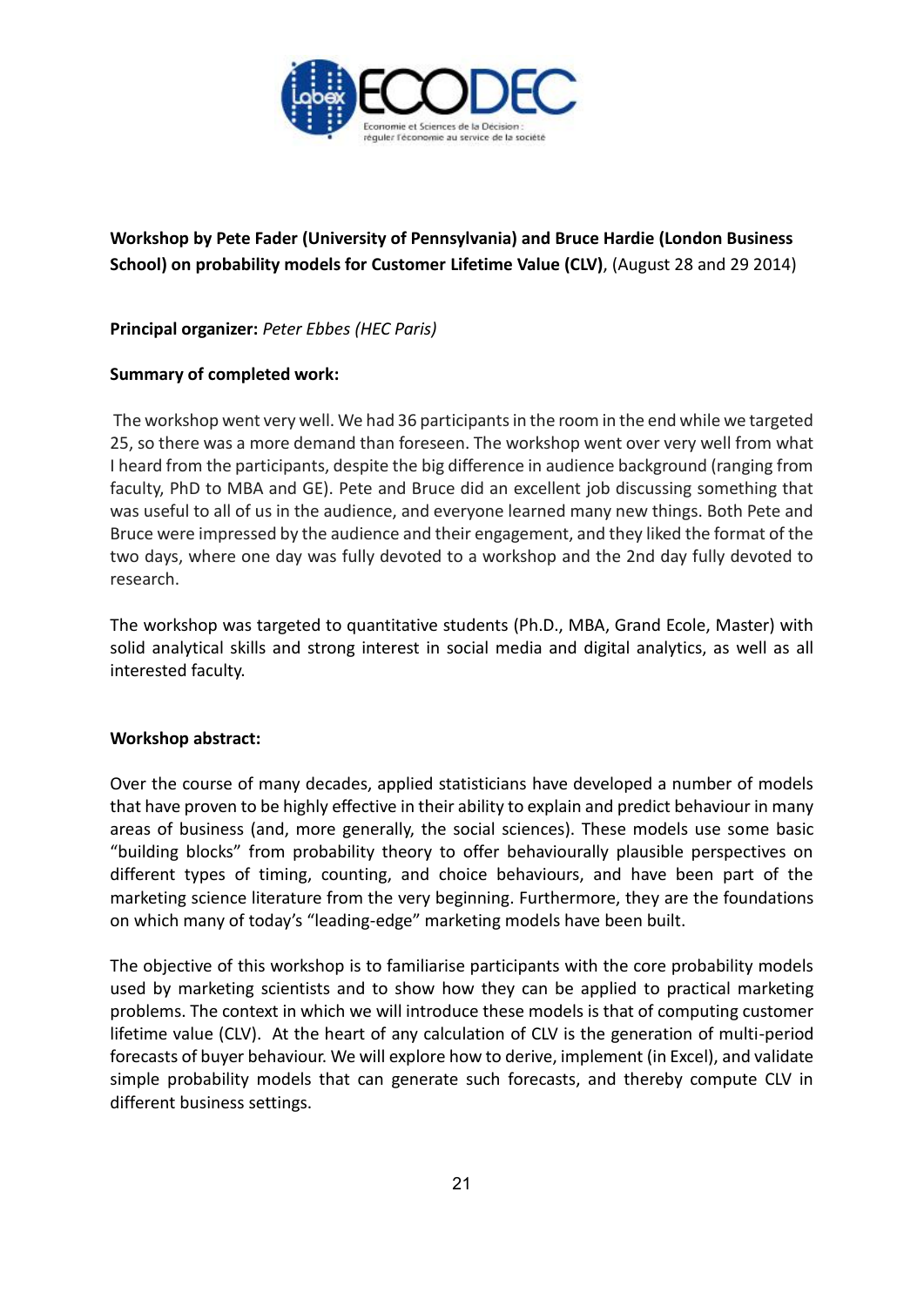

## **Workshop by Eva Ascarza and Oded Netzer (Columbia University) on Hidden Markov Models in Marketing**, September 18 and 19 2014

**Principal organizer:** *Peter Ebbes (HEC Paris)*

### **Summary of completed work:**

The third workshop in the series was the best attended. We had 44 participants in the room in the end while we targeted 25, so there was much more demand than foreseen. The workshop went over very well from what I heard from the participants, despite the big difference in audience background (ranging from faculty, PhD to MBA and GE). Oded and Eva did an excellent job discussing something that was useful to all of us in the audience, and everyone learned many new things. Both Oded and Eva were impressed by the audience and their engagement, and they liked the format of the two days, where one day was fully devoted to a workshop and the other day fully devoted to research.

The workshop was targeted to quantitative students (Ph.D., MBA, Grand Ecole, Master) with solid analytical skills and strong interest in social media and digital analytics, as well as all interested faculty.

### **List of affiliation and program of participants:**

As with the other two workshops, what is important to note is the broad audience (i.e. background) but also that we reach a large set of participants across Europe. This event really helps putting HEC Paris on the (European) map in the area of big data.

### **Workshop abstract:**

Customers or the business environment often transition over time from one mode of behavior to another. For example, a customer may transition from a more positive relationship with the firm to a less positive one due to exposure to an attractive competitor. However, managers often do not observe the customer's buying behavior state, neither the transitions from one state to another. Rather, they need to infer such changes from the customer's observed behaviors (e.g., purchases, transactions, searches). Hidden Markov models (HMMs) are valuable tools for such situations. More generally, HMMs are useful for situations in which the marketer or researcher is interested in identifying a (dynamic) latent state of the world from a series of (possibly noisy) observations. Recently, these models have been widely applied to marketing problems. In marketing, firms are often interested in understanding their customers' latent buying behavior state and assessing how the firm can use its marketing levers to move customers to a more favorable state to the firm.